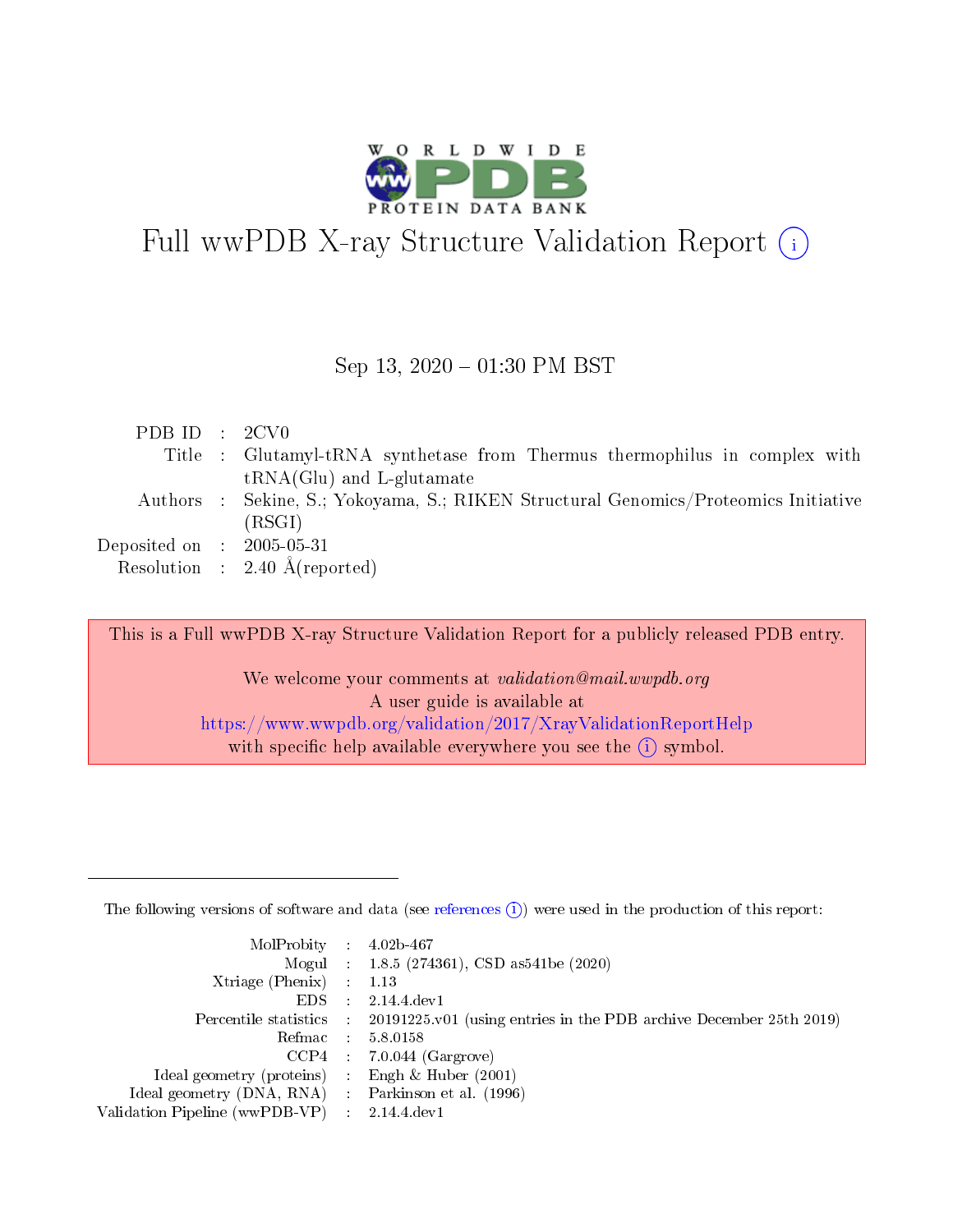# 1 [O](https://www.wwpdb.org/validation/2017/XrayValidationReportHelp#overall_quality)verall quality at a glance  $(i)$

The following experimental techniques were used to determine the structure: X-RAY DIFFRACTION

The reported resolution of this entry is 2.40 Å.

Percentile scores (ranging between 0-100) for global validation metrics of the entry are shown in the following graphic. The table shows the number of entries on which the scores are based.



| Metric                | Whole archive        | <b>Similar resolution</b>                                 |
|-----------------------|----------------------|-----------------------------------------------------------|
|                       | $(\#\text{Entries})$ | $(\#\text{Entries}, \text{resolution range}(\text{\AA}))$ |
| $R_{free}$            | 130704               | $3907(2.40-2.40)$                                         |
| Clashscore            | 141614               | $\overline{4398}$ $(2.40-2.40)$                           |
| Ramachandran outliers | 138981               | $\overline{4318 (2.40-2.40)}$                             |
| Sidechain outliers    | 138945               | $4319(2.40-2.40)$                                         |
| RSRZ outliers         | 127900               | $3811 (2.40 - 2.40)$                                      |
| RNA backbone          | 3102                 | $1174(2.80-2.00)$                                         |

The table below summarises the geometric issues observed across the polymeric chains and their fit to the electron density. The red, orange, yellow and green segments on the lower bar indicate the fraction of residues that contain outliers for  $>=3, 2, 1$  and 0 types of geometric quality criteria respectively. A grey segment represents the fraction of residues that are not modelled. The numeric value for each fraction is indicated below the corresponding segment, with a dot representing fractions  $\epsilon = 5\%$  The upper red bar (where present) indicates the fraction of residues that have poor fit to the electron density. The numeric value is given above the bar.

| Mol | Chain              | $\mathbf{Length}$ |     | Quality of chain |     |     |    |
|-----|--------------------|-------------------|-----|------------------|-----|-----|----|
|     |                    |                   | 15% |                  |     |     |    |
|     | $\curvearrowright$ | 75                |     | 59%              | 25% | 11% | 5% |
|     |                    |                   | 12% |                  |     |     |    |
|     | D                  | 75                |     | 53%              | 31% | 11% | 5% |
|     |                    |                   | 4%  |                  |     |     |    |
| റ   | А                  | 468               |     | 71%              |     | 25% |    |
|     |                    |                   | 6%  |                  |     |     |    |
| ച   | В                  | 468               |     | 67%              | 29% |     |    |

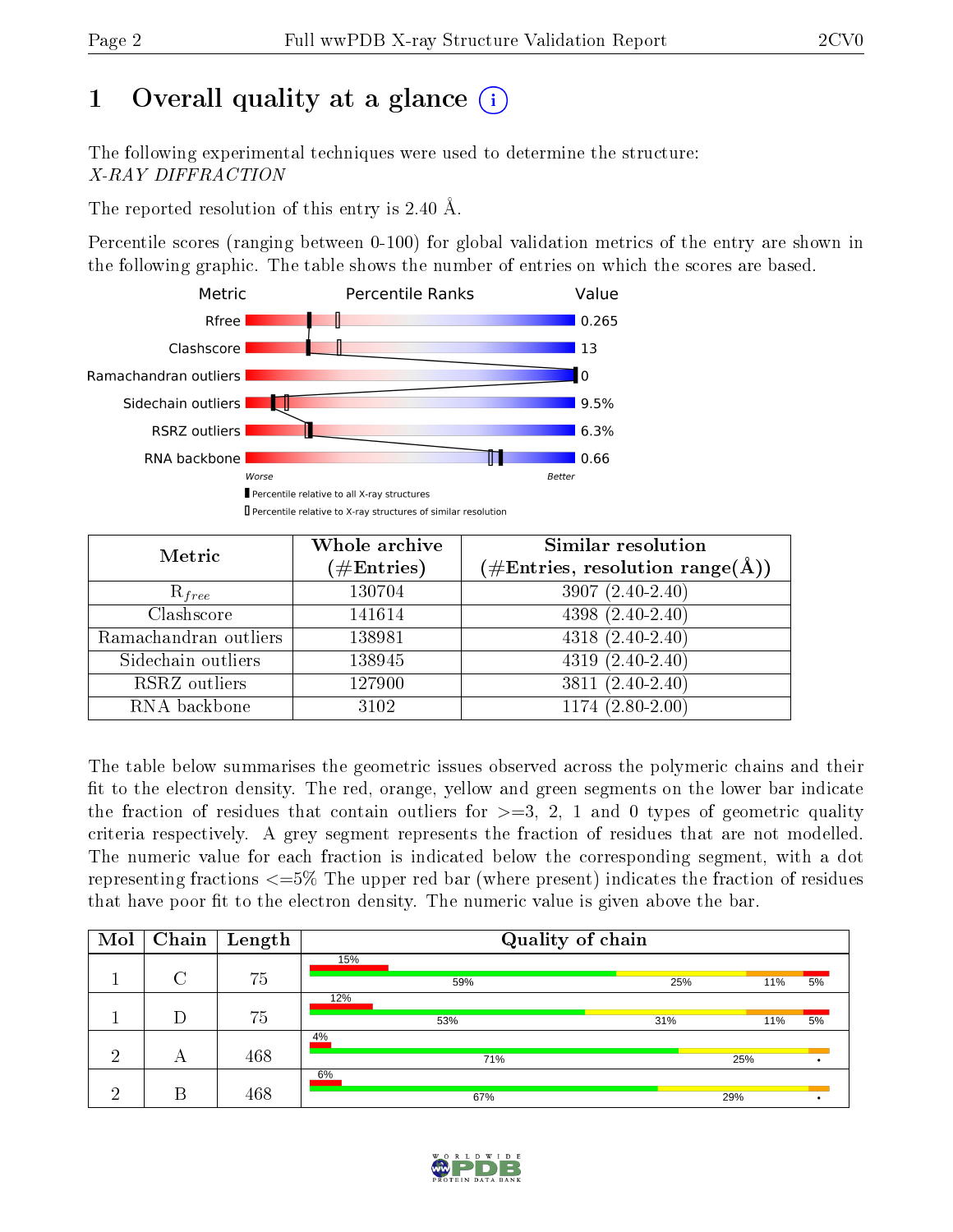The following table lists non-polymeric compounds, carbohydrate monomers and non-standard residues in protein, DNA, RNA chains that are outliers for geometric or electron-density-fit criteria:

|             |     |        |  | $\overline{\mid \text{Mol} \mid \text{Type} \mid \text{Chain} \mid \text{Res} \mid \text{Chirality} \mid \text{Geometry} \mid \text{Class} \mid \text{Electron density} \mid}$ |
|-------------|-----|--------|--|--------------------------------------------------------------------------------------------------------------------------------------------------------------------------------|
| $3 \mid MG$ | 902 | $\sim$ |  |                                                                                                                                                                                |

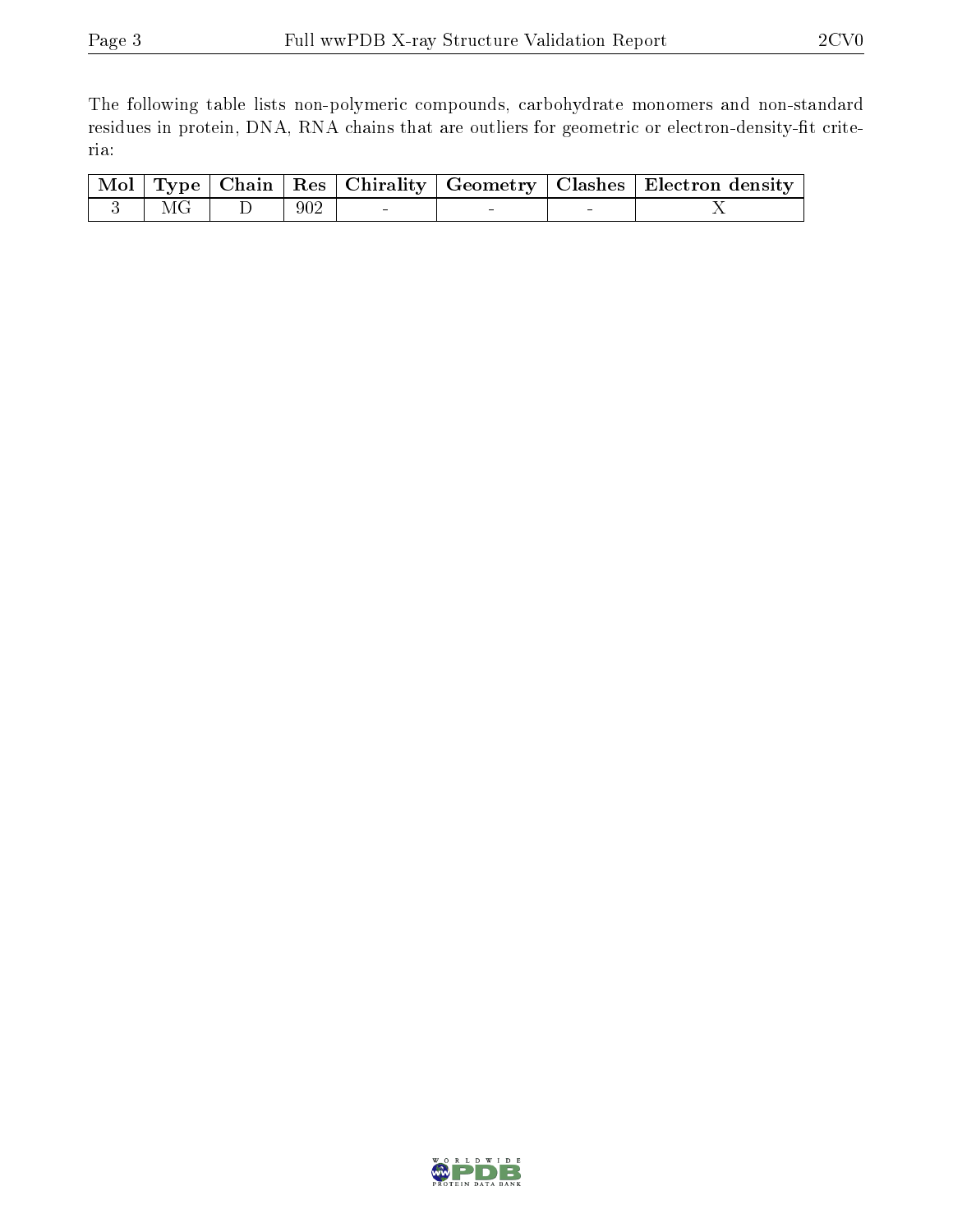# 2 Entry composition (i)

There are 5 unique types of molecules in this entry. The entry contains 11125 atoms, of which 0 are hydrogens and 0 are deuteriums.

In the tables below, the ZeroOcc column contains the number of atoms modelled with zero occupancy, the AltConf column contains the number of residues with at least one atom in alternate conformation and the Trace column contains the number of residues modelled with at most 2 atoms.

| Mol | Chain   Residues | Atoms               |  |  |            |     | ZeroOcc   AltConf   Trace |  |
|-----|------------------|---------------------|--|--|------------|-----|---------------------------|--|
|     |                  | Total C N           |  |  | $\bigcirc$ |     |                           |  |
|     | 75               | 1597 711 284 527 75 |  |  |            |     |                           |  |
|     | 75               | Total C N O         |  |  |            |     |                           |  |
|     |                  | 1597 711 284 527    |  |  |            | -75 |                           |  |

Molecule 1 is a RNA chain called tRNA.

• Molecule 2 is a protein called glutamyl-tRNA synthetase.

| $\text{Mol}$ | $\mid$ Chain $\mid$ Residues | <b>Atoms</b> |                |  |  | $\text{ZeroOcc} \mid \text{AltConf} \mid \text{Trace}$ |  |  |
|--------------|------------------------------|--------------|----------------|--|--|--------------------------------------------------------|--|--|
|              | 468                          |              | Total C N      |  |  |                                                        |  |  |
|              |                              | 3814         | 2443 676 687 8 |  |  |                                                        |  |  |
|              | 468                          | Total C N    |                |  |  |                                                        |  |  |
|              |                              | 3814         | 2443 676 687 8 |  |  |                                                        |  |  |

• Molecule 3 is MAGNESIUM ION (three-letter code: MG) (formula: Mg).

|  | $Mol$   Chain   Residues | Atoms    | $ZeroOcc$   AltConf |
|--|--------------------------|----------|---------------------|
|  |                          | Total Mg |                     |
|  |                          | Total Mg |                     |

• Molecule 4 is GLUTAMIC ACID (three-letter code: GLU) (formula:  $C_5H_9NO_4$ ).

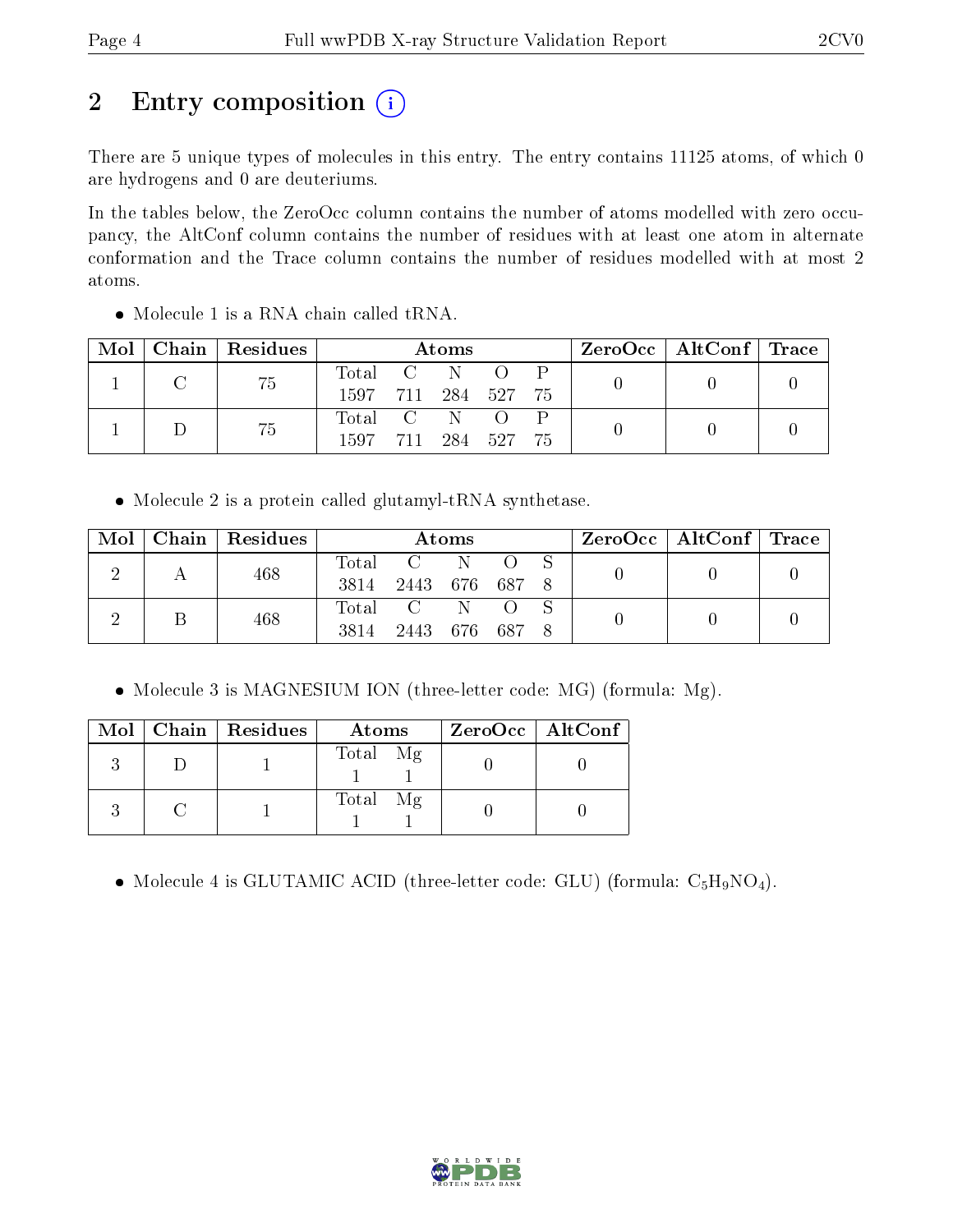

|  | $\text{Mol}$   Chain   Residues | Atoms          |  |       | $ZeroOcc \mid AltConf \mid$ |  |  |
|--|---------------------------------|----------------|--|-------|-----------------------------|--|--|
|  |                                 | Total C N O    |  |       |                             |  |  |
|  |                                 | $10 \t 5 \t 1$ |  |       |                             |  |  |
|  |                                 | Total C N O    |  |       |                             |  |  |
|  |                                 |                |  | $5-1$ |                             |  |  |

• Molecule 5 is water.

| Mol |                           | Chain   Residues | Atoms                           | $ZeroOcc$   AltConf |
|-----|---------------------------|------------------|---------------------------------|---------------------|
| 5   | C                         | 26               | Total<br>$\Omega$<br>26<br>26   |                     |
| 5   |                           | 29               | Total<br>$\Omega$<br>29<br>29   |                     |
| 5   | $\boldsymbol{\mathsf{A}}$ | 139              | Total<br>$\Omega$<br>139<br>139 |                     |
| 5   | В                         | 87               | Total<br>$\left($<br>87<br>87   |                     |

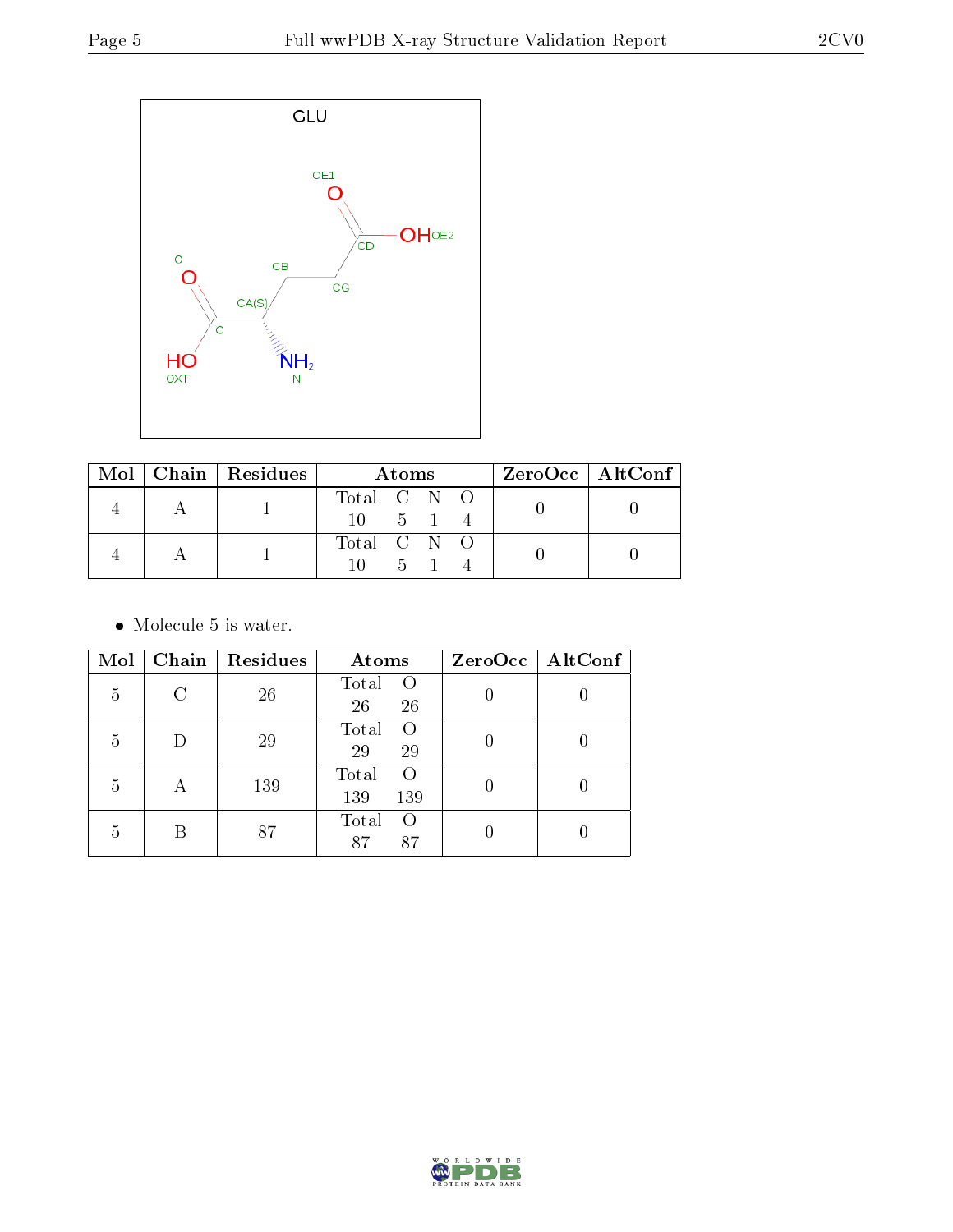# 3 Residue-property plots  $(i)$

These plots are drawn for all protein, RNA, DNA and oligosaccharide chains in the entry. The first graphic for a chain summarises the proportions of the various outlier classes displayed in the second graphic. The second graphic shows the sequence view annotated by issues in geometry and electron density. Residues are color-coded according to the number of geometric quality criteria for which they contain at least one outlier: green  $= 0$ , yellow  $= 1$ , orange  $= 2$  and red  $= 3$  or more. A red dot above a residue indicates a poor fit to the electron density ( $\text{RSRZ} > 2$ ). Stretches of 2 or more consecutive residues without any outlier are shown as a green connector. Residues present in the sample, but not in the model, are shown in grey.



• Molecule 1: tRNA

• Molecule 2: glutamyl-tRNA synthetase

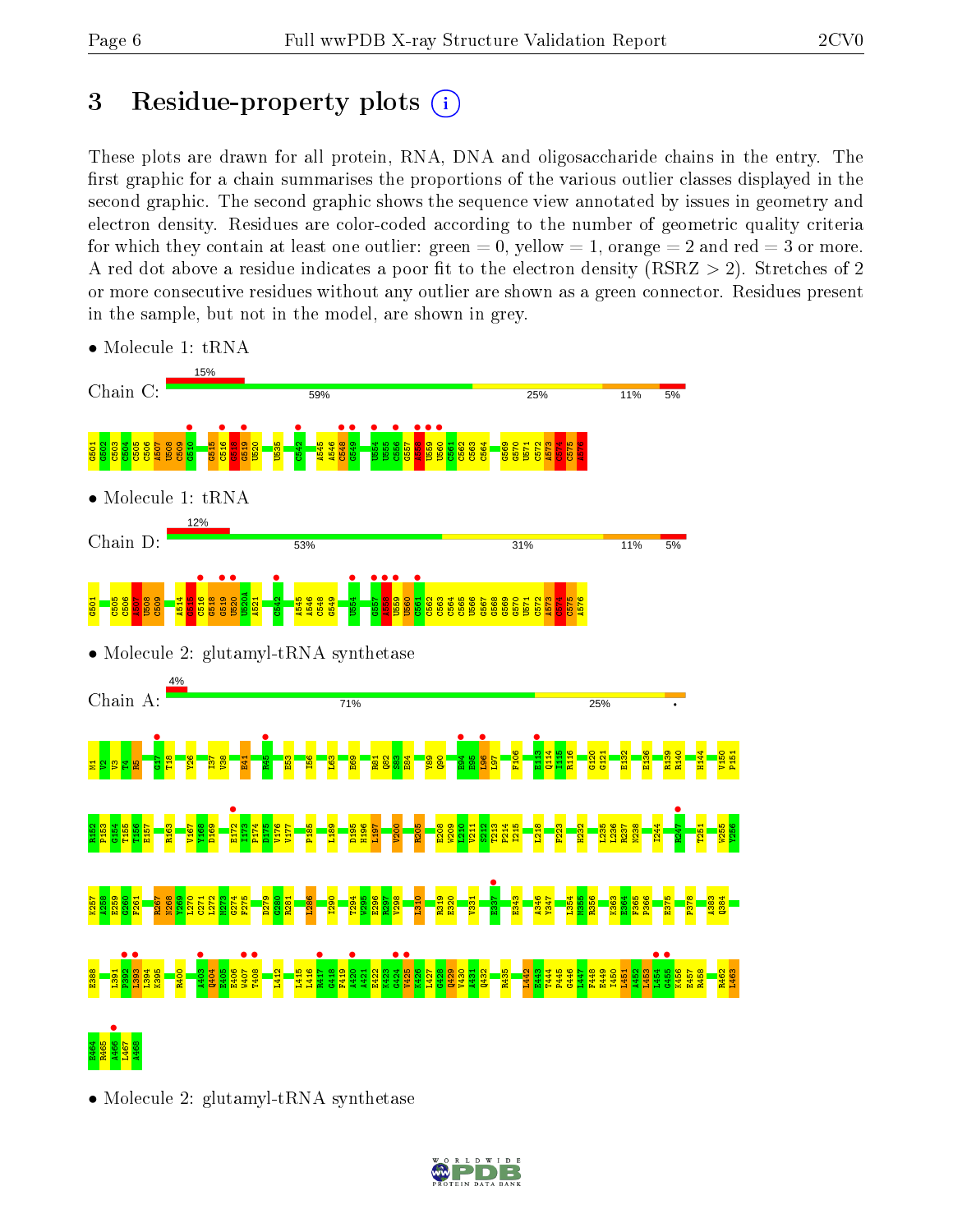

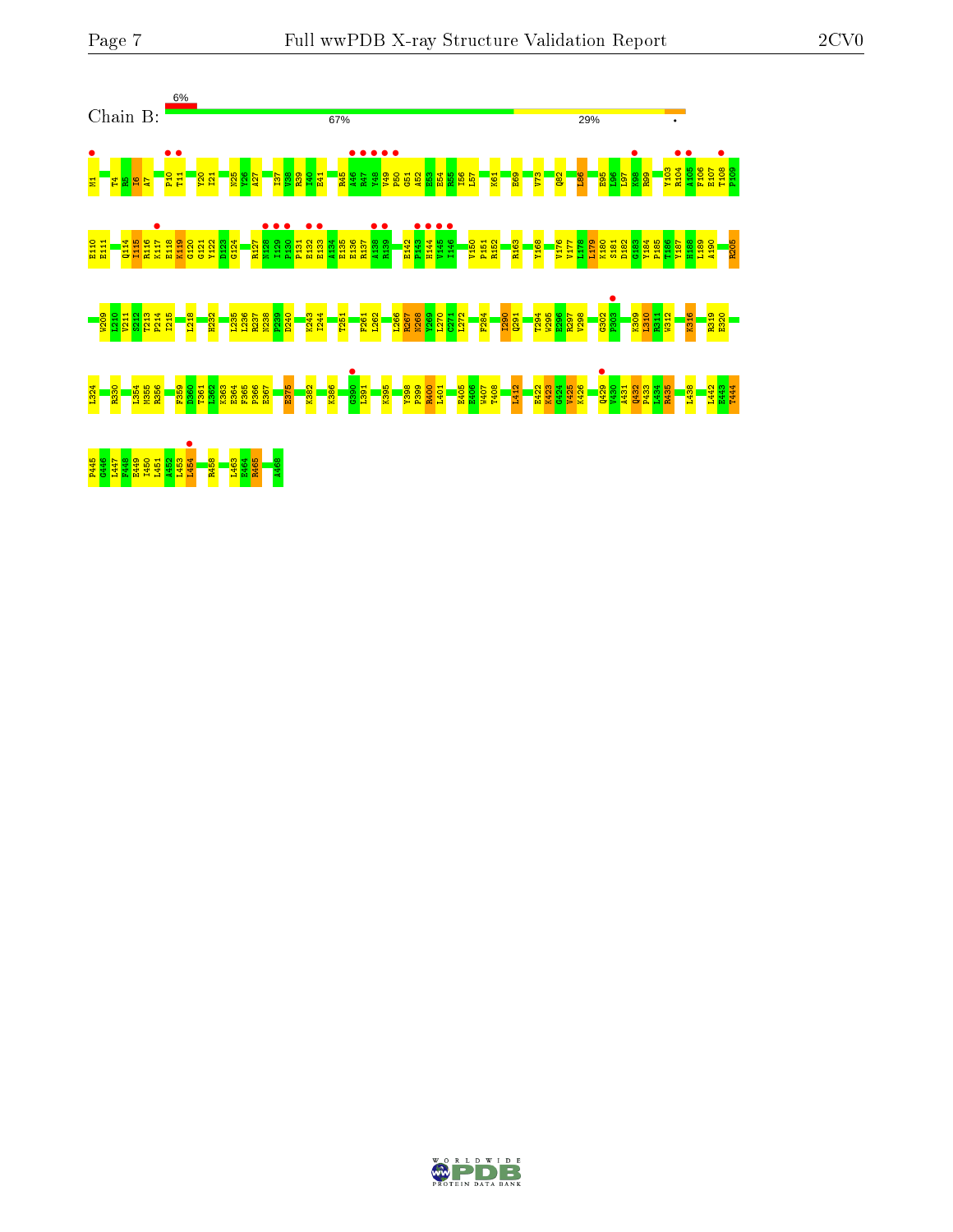## 4 Data and refinement statistics  $(i)$

| Property                                                                | Value                                           | Source     |
|-------------------------------------------------------------------------|-------------------------------------------------|------------|
| Space group                                                             | C2221                                           | Depositor  |
| Cell constants                                                          | 110.73Å<br>$219.32\text{\AA}$<br>135.40Å        | Depositor  |
| a, b, c, $\alpha$ , $\beta$ , $\gamma$                                  | $90.00^\circ$<br>$90.00^\circ$<br>$90.00^\circ$ |            |
| Resolution $(A)$                                                        | $19.96 - 2.40$                                  | Depositor  |
|                                                                         | $49.42 - 2.34$                                  | <b>EDS</b> |
| % Data completeness                                                     | $96.9(19.96-2.40)$                              | Depositor  |
| (in resolution range)                                                   | 96.6 (49.42-2.34)                               | <b>EDS</b> |
| $R_{merge}$                                                             | 0.10                                            | Depositor  |
| $\mathrm{R}_{sym}$                                                      | 0.10                                            | Depositor  |
| $\langle I/\sigma(I) \rangle^{-1}$                                      | 3.08 (at $2.34\text{\AA}$ )                     | Xtriage    |
| Refinement program                                                      | <b>CNS 1.1</b>                                  | Depositor  |
| $R, R_{free}$                                                           | 0.212<br>0.271<br>$\frac{1}{2}$                 | Depositor  |
|                                                                         | 0.210<br>0.265<br>$\overline{a}$ ,              | DCC        |
| $\mathcal{R}_{free}$ test set                                           | $3392$ reflections $(5.05\%)$                   | wwPDB-VP   |
| Wilson B-factor $(A^2)$                                                 | 40.5                                            | Xtriage    |
| Anisotropy                                                              | 0.362                                           | Xtriage    |
| Bulk solvent $k_{sol}(\mathrm{e}/\mathrm{A}^3),\,B_{sol}(\mathrm{A}^2)$ | 0.32, 51.7                                      | <b>EDS</b> |
| L-test for twinning <sup>2</sup>                                        | $< L >$ = 0.50, $< L^2 >$ = 0.33                | Xtriage    |
| Estimated twinning fraction                                             | $\overline{\text{No}}$ twinning to report.      | Xtriage    |
| $F_o, F_c$ correlation                                                  | 0.92                                            | <b>EDS</b> |
| Total number of atoms                                                   | 11125                                           | wwPDB-VP   |
| Average B, all atoms $(A^2)$                                            | 48.0                                            | wwPDB-VP   |

Xtriage's analysis on translational NCS is as follows: The largest off-origin peak in the Patterson function is  $11.55\%$  of the height of the origin peak. No significant pseudotranslation is detected.

<sup>&</sup>lt;sup>2</sup>Theoretical values of  $\langle |L| \rangle$ ,  $\langle L^2 \rangle$  for acentric reflections are 0.5, 0.333 respectively for untwinned datasets, and 0.375, 0.2 for perfectly twinned datasets.



<span id="page-7-1"></span><span id="page-7-0"></span><sup>1</sup> Intensities estimated from amplitudes.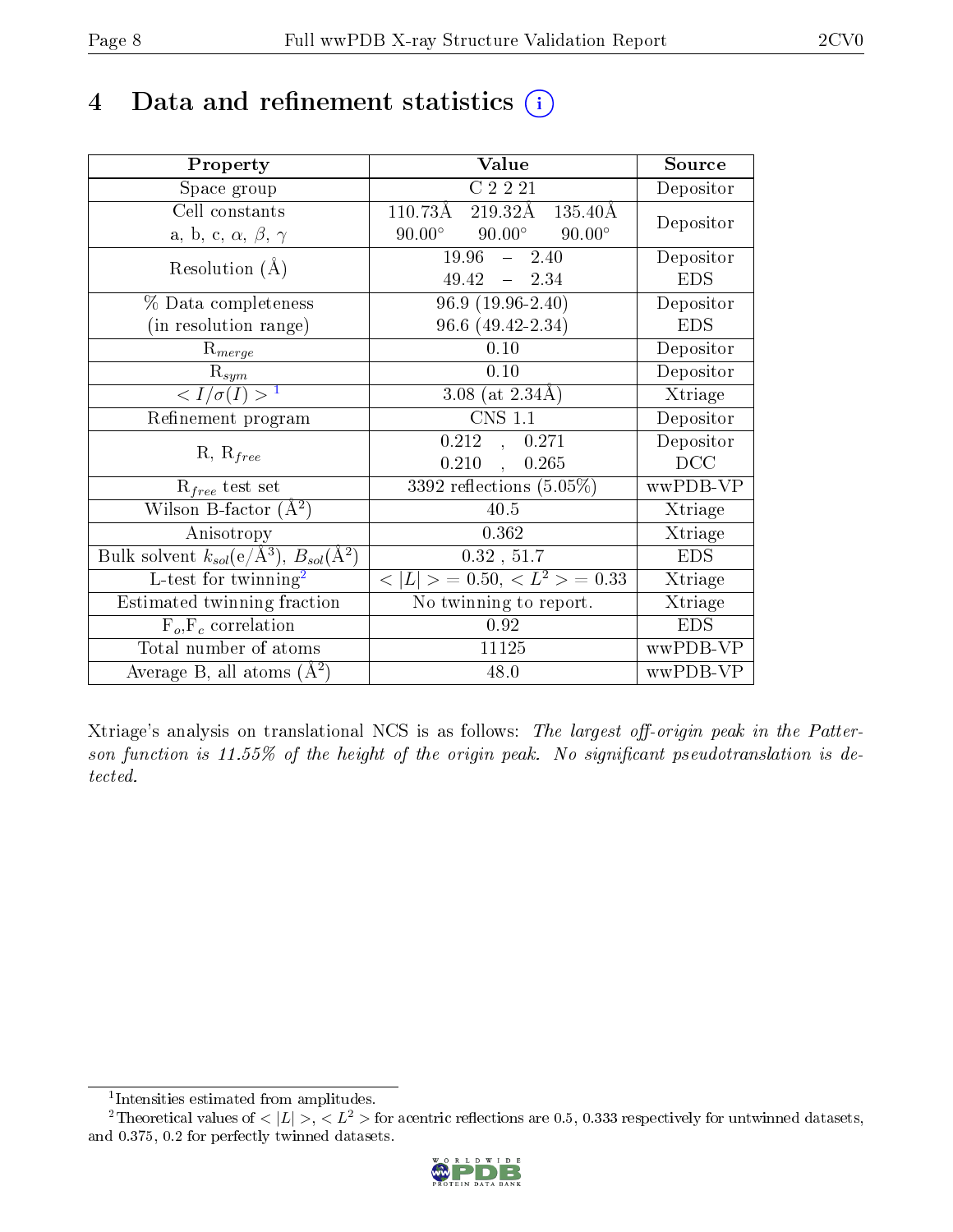# 5 Model quality  $(i)$

## 5.1 Standard geometry  $(i)$

Bond lengths and bond angles in the following residue types are not validated in this section: MG

The Z score for a bond length (or angle) is the number of standard deviations the observed value is removed from the expected value. A bond length (or angle) with  $|Z| > 5$  is considered an outlier worth inspection. RMSZ is the root-mean-square of all Z scores of the bond lengths (or angles).

|                |     |             | <b>Bond lengths</b>           | Bond angles |                     |  |
|----------------|-----|-------------|-------------------------------|-------------|---------------------|--|
| Chain<br>Mol   |     | <b>RMSZ</b> | # $ Z  > 5$                   | RMSZ        | # $ Z >5$           |  |
|                | C   | 0.51        | $1/1782$ $(0.\overline{1\%)}$ | 0.88        | $11/2774$ $(0.4\%)$ |  |
|                |     | 0.53        | $1/1782(0.1\%)$               | 0.85        | $10/2774(0.4\%)$    |  |
| $\mathcal{D}$  |     | 0.55        | 0/3910                        | 0.73        | 0/5293              |  |
| $\overline{2}$ | R   | 0.53        | 0/3910                        | 0.72        | $1/5293$ $(0.0\%)$  |  |
| All            | All | 0.53        | 2/11384<br>$(0.0\%)$          | 0.78        | $22/16134(0.1\%)$   |  |

Chiral center outliers are detected by calculating the chiral volume of a chiral center and verifying if the center is modelled as a planar moiety or with the opposite hand.A planarity outlier is detected by checking planarity of atoms in a peptide group, atoms in a mainchain group or atoms of a sidechain that are expected to be planar.

|  | Mol   Chain   $\#\text{Chirality outliers}$   $\#\text{Planarity outliers}$ |
|--|-----------------------------------------------------------------------------|
|  |                                                                             |
|  |                                                                             |
|  |                                                                             |

All (2) bond length outliers are listed below:

| Mol |     | $\blacksquare$ Chain $\parallel$ Res $\parallel$ Type $\parallel$ Atoms $\perp$ | Z       | $\Box$ Observed( $\AA$ ) $\Box$ Ideal( $\AA$ ) |  |
|-----|-----|---------------------------------------------------------------------------------|---------|------------------------------------------------|--|
|     | 501 | $OP3-P$                                                                         | $-7.22$ |                                                |  |
|     | 501 | OP3-P                                                                           | -6.86   |                                                |  |

All (22) bond angle outliers are listed below:

| Mol | Chain         | Res | Type | Atoms                 |      | Observed $(^\circ)$ | Ideal(°) |
|-----|---------------|-----|------|-----------------------|------|---------------------|----------|
|     |               | 558 |      | $C2'$ - $C3'$ - $O3'$ | 7.47 | 125.93              | 109.50   |
|     | $\mathcal{C}$ | 558 |      | $C2'$ - $C3'$ - $O3'$ | 7.39 | 125.76              | 109.50   |
|     |               | 576 |      | $C2'$ - $C3'$ - $O3'$ | 7.36 | 125.69              | 109.50   |
|     |               | 573 |      | $C2'$ - $C3'$ - $O3'$ | 7.25 | 125.46              | 109.50   |
|     |               | 507 |      | $C2'$ -C3'-O3'        | 7 94 | 125.44              | 109.50   |

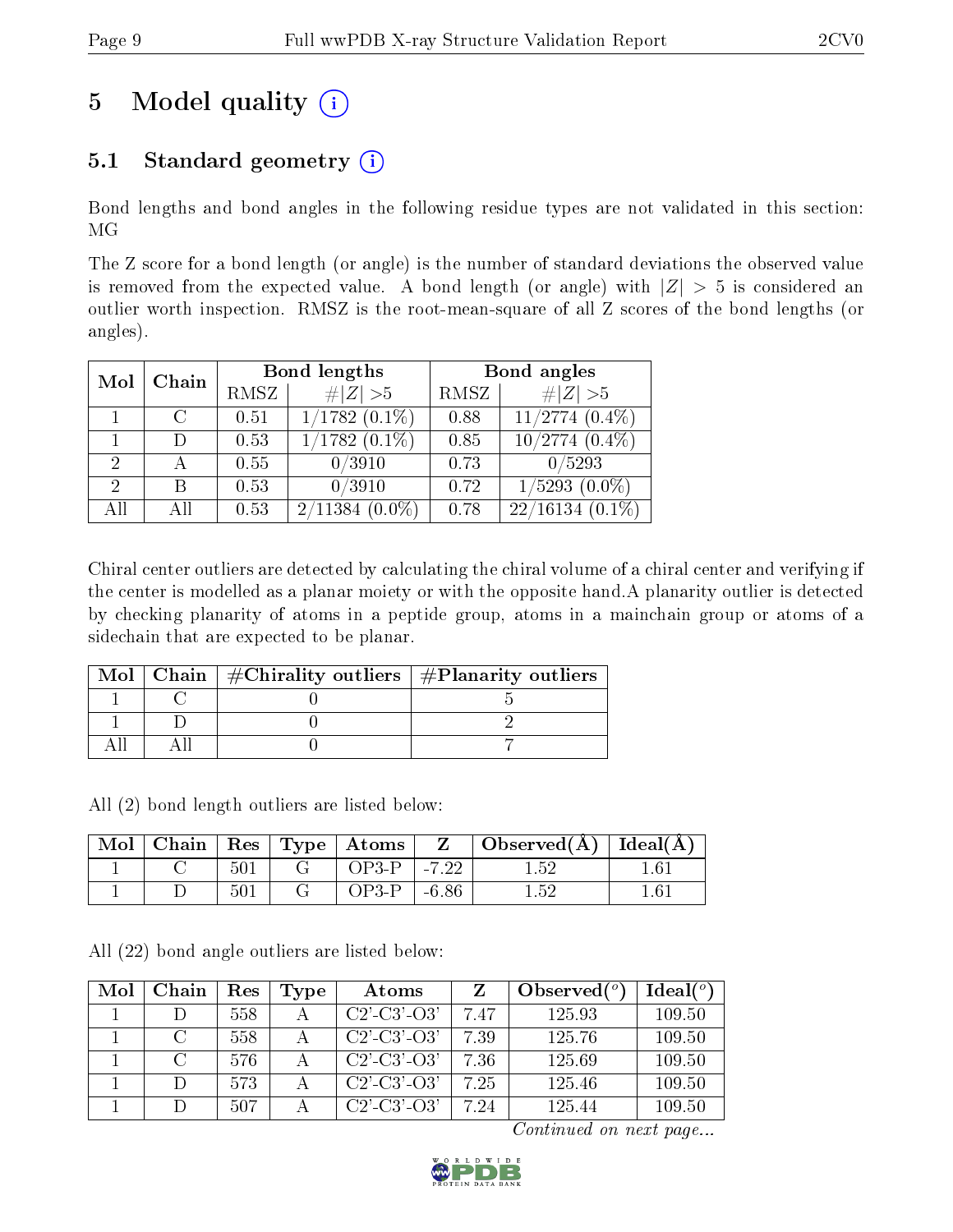| Mol            | Chain          | Res | <b>Type</b> | Atoms                                                 | Z       | $\text{Observed}(^o)$ | Ideal $(^\circ)$ |
|----------------|----------------|-----|-------------|-------------------------------------------------------|---------|-----------------------|------------------|
| 1              | D              | 574 | C           | $C2'$ - $C3'$ - $O3'$                                 | 7.21    | 125.37                | 109.50           |
| 1              | $\rm C$        | 573 | A           | $C2'$ - $C3'$ - $O3'$                                 | 7.12    | 125.16                | 109.50           |
| 1              | $\rm C$        | 518 | G           | $C2'$ - $C3'$ - $O3'$                                 | 7.01    | 124.92                | 109.50           |
| 1              | $\rm C$        | 519 | G           | $C2$ <sup>-</sup> $C3$ <sup>-</sup> $O3$ <sup>'</sup> | 7.00    | 124.90                | 113.70           |
| $\mathbf{1}$   | $\mathcal{C}$  | 574 | $\rm C$     | $C2'$ - $C3'$ - $O3'$                                 | 6.91    | 124.75                | 113.70           |
| $\mathbf{1}$   | D              | 518 | G           | $C2'$ - $C3'$ - $O3'$                                 | 6.89    | 124.73                | 113.70           |
| $\mathbf{1}$   | D              | 519 | G           | $C2'$ - $C3'$ - $O3'$                                 | 6.44    | 124.01                | 113.70           |
| 1              | D              | 558 | A           | $C4'-C3'-C2'$                                         | 5.65    | 108.25                | 102.60           |
| $\mathbf{1}$   | D              | 509 | $\rm C$     | $N1-C1'-C2'$                                          | 5.52    | 121.17                | 114.00           |
| 1              | $\rm C$        | 558 | A           | $C4'-C3'-C2'$                                         | 5.51    | 108.11                | 102.60           |
| 1              | $\mathbf D$    | 507 | A           | $C4'$ -C3'-C2'                                        | 5.29    | 107.89                | 102.60           |
| $\overline{2}$ | B              | 6   | ILE         | $N$ -CA-C                                             | $-5.27$ | 96.76                 | 111.00           |
| $\mathbf{1}$   | $\rm C$        | 501 | G           | $OP1-POP2$                                            | $-5.15$ | 111.87                | 119.60           |
| $\mathbf{1}$   | $\overline{C}$ | 509 | $\rm C$     | $N1-C1'$ - $C2'$                                      | 5.15    | 120.69                | 114.00           |
| $\mathbf{1}$   | $\rm C$        | 548 | $\rm C$     | $N1-C1'$ - $C2'$                                      | 5.06    | 120.58                | 114.00           |
| $\mathbf{1}$   | $\rm C$        | 515 | G           | $O4'$ -C1'-N9                                         | 5.04    | 112.24                | 108.20           |
| $\mathbf{1}$   | D              | 518 | G           | $C4'-C3'-C2'$                                         | 5.04    | 107.64                | 102.60           |

There are no chirality outliers.

All (7) planarity outliers are listed below:

| Mol | Chain  | $\operatorname{Res}% \left( \mathcal{N}\right) \equiv\operatorname{Res}(\mathcal{N}_{0},\mathcal{N}_{0})$ | <b>Type</b>   | Group     |
|-----|--------|-----------------------------------------------------------------------------------------------------------|---------------|-----------|
| 1   | С      | 515                                                                                                       | G             | Sidechain |
| 1   | C      | 535                                                                                                       | Ħ             | Sidechain |
| 1   | C      | 545                                                                                                       | А             | Sidechain |
| 1   | C      | 574                                                                                                       | $\mathcal{C}$ | Sidechain |
| 1   | ( )    | 576                                                                                                       | A             | Sidechain |
| 1   | $\Box$ | 515                                                                                                       | G             | Sidechain |
|     |        | 545                                                                                                       |               | Sidechain |

#### 5.2 Too-close contacts  $(i)$

In the following table, the Non-H and H(model) columns list the number of non-hydrogen atoms and hydrogen atoms in the chain respectively. The H(added) column lists the number of hydrogen atoms added and optimized by MolProbity. The Clashes column lists the number of clashes within the asymmetric unit, whereas Symm-Clashes lists symmetry related clashes.

| Mol |      |      |     | Chain   Non-H   H(model)   H(added)   Clashes   Symm-Clashes |
|-----|------|------|-----|--------------------------------------------------------------|
|     | 1597 |      |     |                                                              |
|     | 1597 |      |     |                                                              |
|     |      | 3818 | າ∩໑ |                                                              |

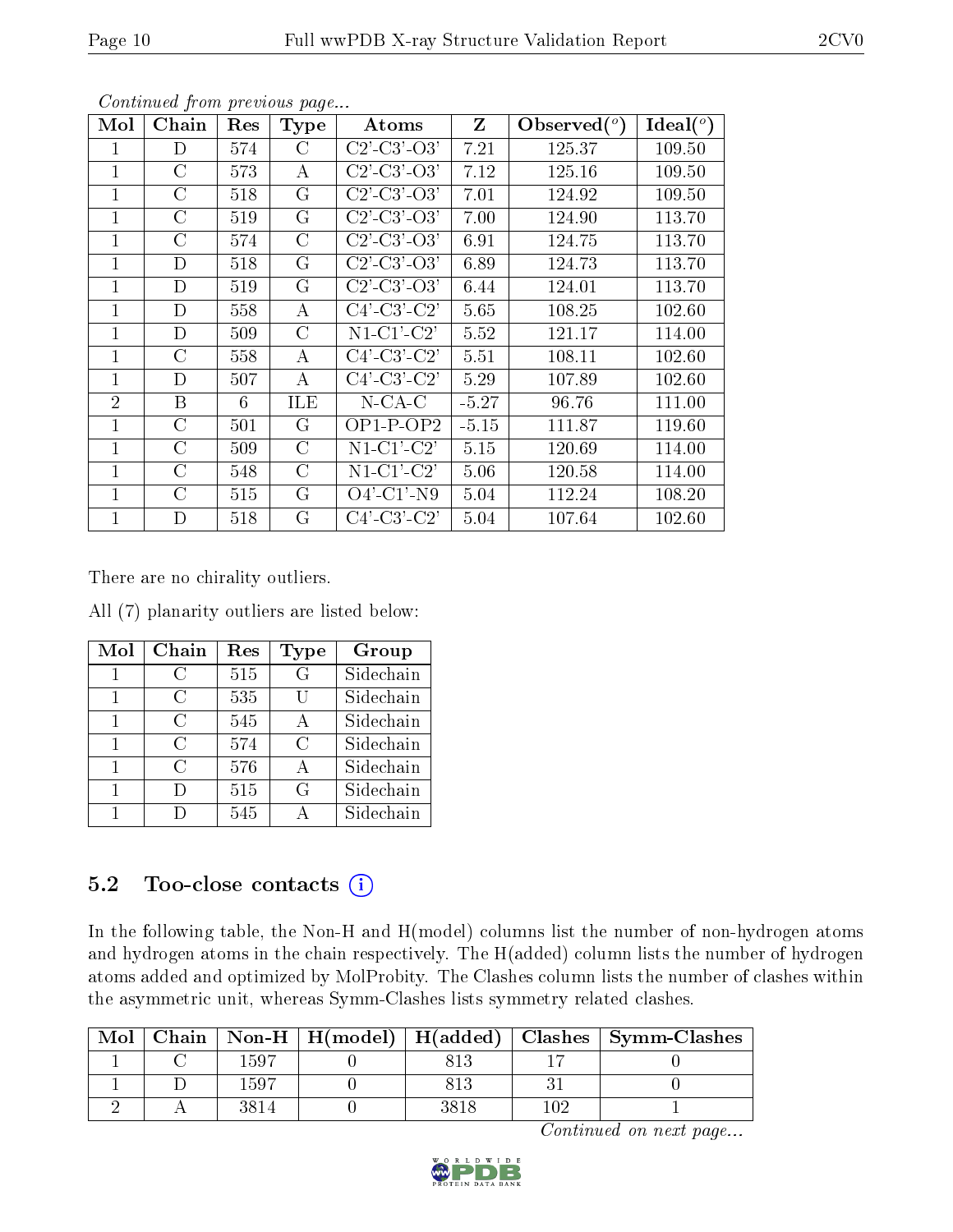| Mol | Chain | Non-H $\vert$ | $\mid$ H(model) | H(added) | Clashes | Symm-Clashes |
|-----|-------|---------------|-----------------|----------|---------|--------------|
| ച   | В     | 3814          |                 | 3818     | 125     |              |
|     |       |               |                 |          |         |              |
|     |       |               |                 |          |         |              |
|     |       | 20            |                 | 10       |         |              |
|     |       | 139           |                 |          |         |              |
| h   | В     | 87            |                 |          | 6)      |              |
|     | ∩     | 26            |                 |          | 6)      |              |
|     |       | 29            |                 |          |         |              |
|     |       | 11125         |                 | 9272     | 262     |              |

The all-atom clashscore is defined as the number of clashes found per 1000 atoms (including hydrogen atoms). The all-atom clashscore for this structure is 13.

All (262) close contacts within the same asymmetric unit are listed below, sorted by their clash magnitude.

| Atom-1            | Atom-2           | Interatomic    | Clash         |
|-------------------|------------------|----------------|---------------|
|                   |                  | distance $(A)$ | overlap $(A)$ |
| 2:B:454:LEU:H     | 2:B:454:LEU:HD22 | 1.21           | 1.05          |
| 2:A:294:THR:HG22  | 2:A:296:GLU:H    | 1.27           | 0.96          |
| 2:A:41:GLU:HG3    | 2:A:82:GLN:OE1   | 1.65           | 0.95          |
| 2:B:423:LYS:NZ    | 2:B:423:LYS:HB2  | 1.88           | 0.88          |
| 2:B:400:ARG:HH11  | 2:B:400:ARG:HG2  | 1.39           | 0.86          |
| 2:B:205:ARG:HD3   | 2:B:232:HIS:NE2  | 1.90           | 0.86          |
| 2:A:393:LEU:H     | 2:A:393:LEU:HD23 | 1.38           | 0.85          |
| 2:B:454:LEU:N     | 2:B:454:LEU:HD22 | 1.91           | 0.84          |
| 1: D: 506: C: O2' | 1: D: 507: A:H5' | 1.80           | 0.82          |
| 2:B:262:LEU:HD22  | 2:B:330:ARG:HH11 | 1.45           | 0.81          |
| 2:B:432:GLN:HA    | 2:B:432:GLN:HE21 | 1.46           | 0.80          |
| 1:C:574:C:H5'     | 2:A:177:VAL:HG21 | 1.64           | 0.80          |
| 2:A:37:ILE:HD12   | 2:A:69:GLU:HB2   | 1.64           | 0.79          |
| 1: D: 574: C: H5' | 2:B:177:VAL:HG21 | 1.66           | 0.79          |
| 2:A:157:GLU:HG2   | 2:A:167:VAL:HG22 | 1.66           | 0.78          |
| 1: D: 570: G:H5"  | 2:B:243:LYS:HD2  | 1.66           | 0.77          |
| 2:A:354:LEU:HD12  | 2:A:453:LEU:HD12 | 1.69           | 0.74          |
| 2:A:375:GLU:HG3   | 2:A:465:ARG:HH22 | 1.51           | 0.74          |
| 2:B:4:THR:H       | 2:B:25:ASN:HD22  | 1.52           | 0.73          |
| 2:B:27:ALA:HA     | 2:B:290:ILE:HG22 | 1.71           | 0.71          |
| 2:B:454:LEU:CD2   | 2:B:454:LEU:H    | 1.94           | 0.71          |
| 2:B:107:GLU:N     | 2:B:107:GLU:OE2  | 2.20           | 0.70          |
| 2:A:400:ARG:HH22  | 2:A:422:GLU:CD   | 1.94           | 0.69          |
| 1:C:506:C:O2'     | 1: C: 507: A:H5' | 1.91           | 0.69          |
| 2:B:294:THR:CG2   | 2:B:297:ARG:HG2  | 2.22           | 0.69          |

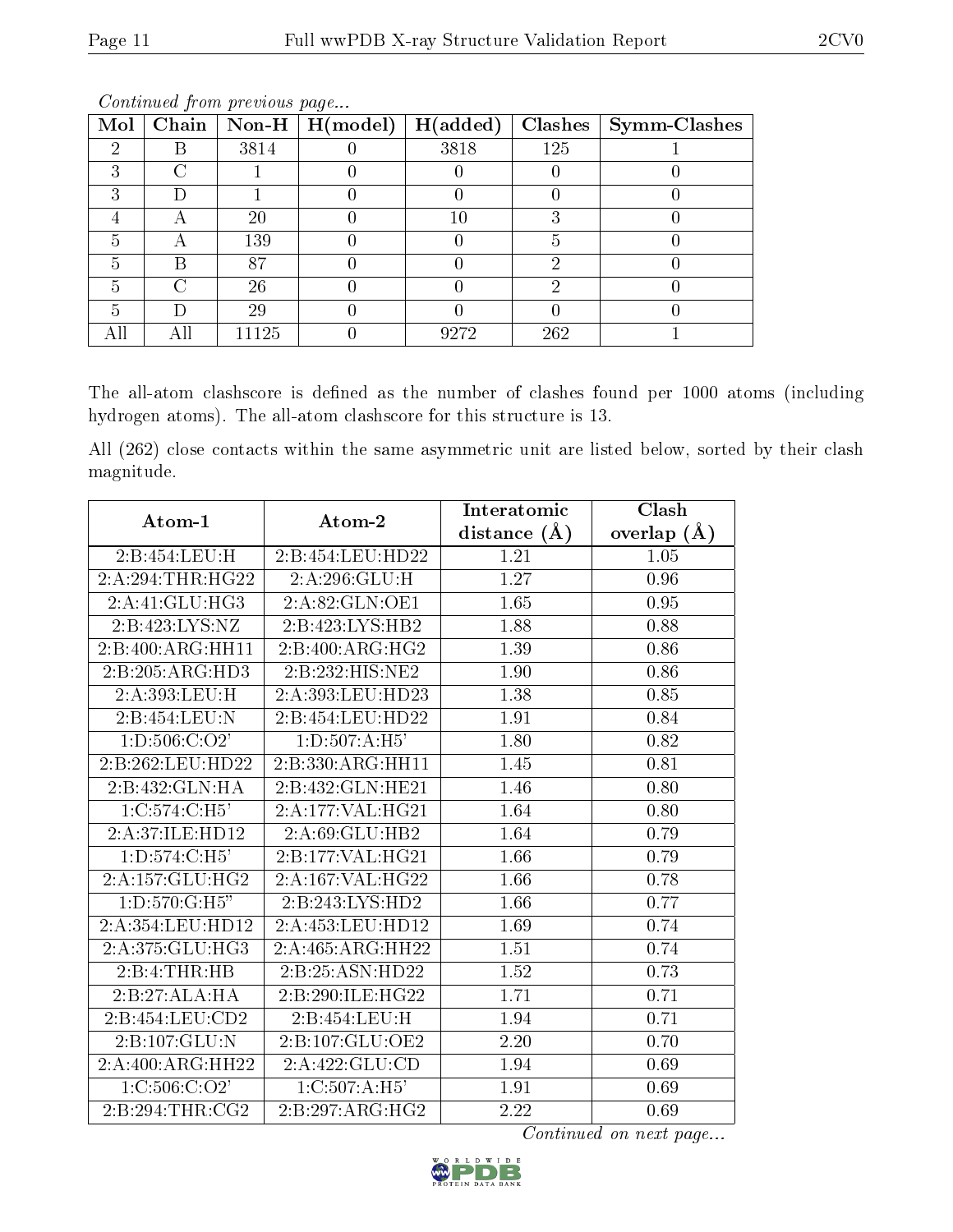| Comunaca jiom previous page |                               | Interatomic    | Clash         |
|-----------------------------|-------------------------------|----------------|---------------|
| Atom-1                      | Atom-2                        | distance $(A)$ | overlap $(A)$ |
| 2:A:267:ARG:HD2             | 2:A:286:LEU:HG                | 1.72           | 0.69          |
| 2:A:354:LEU:CD1             | 2:A:453:LEU:HD12              | 2.24           | 0.68          |
| 2:A:294:THR:HG22            | 2:A:296:GLU:N                 | 2.07           | 0.67          |
| 1: C: 576: A: HO3'          | 4:A:601:GLU:N                 | 1.92           | 0.67          |
| 2: B: 10: PRO: CB           | 2:B:52:ALA:HB3                | 2.24           | 0.67          |
| 2:B:244:ILE:HG12            | 2:B:251:THR:HG22              | 1.76           | 0.66          |
| 2:A:408:THR:O               | 2:A:412:LEU:HD23              | 1.96           | 0.66          |
| 1: D: 569: G: O2'           | 1: D: 570: G:H5'              | 1.95           | 0.65          |
| 2:B:10:PRO:HB3              | 2:B:52:ALA:HB3                | 1.78           | 0.65          |
| 2:A:261:PHE:CE2             | 2:A:310:LEU:HD13              | 2.31           | 0.65          |
| 1:D:576:A:HO3'              | 4:A:602:GLU:N                 | 1.94           | 0.65          |
| 2:B:386:LYS:NZ              | 2:B:432:GLN:HG2               | 2.12           | 0.64          |
| 2:B:400:ARG:NH1             | 2:B:400:ARG:HG2               | 2.11           | 0.64          |
| 2:B:52:ALA:O                | 2:B:56:ILE:HG22               | 1.97           | 0.64          |
| 1:D:570:G:H21               | 2:B:211:VAL:HG21              | 1.63           | 0.64          |
| 2:A:140:ARG:HG2             | 2:A:140:ARG:HH11              | 1.62           | 0.63          |
| 2:B:363:LYS:O               | 2:B:366:PRO:HD2               | 1.98           | 0.63          |
| 1: C: 563: C: H2'           | 1:C:564:C:C6                  | 2.33           | 0.63          |
| 2:A:205:ARG:HD3             | 2:A:232:HIS:NE2               | 2.14           | 0.62          |
| 2:B:465:ARG:HB3             | $2:B:465:ARG:H\overline{H11}$ | 1.63           | 0.62          |
| 2:A:96:LEU:HD13             | 2:A:223:PHE:CE1               | 2.34           | 0.62          |
| 2:A:255:TRP:CZ2             | 2:A:259:GLU:HG3               | 2.35           | 0.62          |
| 2:A:41:GLU:HG3              | 2:A:82:GLN:CD                 | 2.20           | 0.62          |
| 2:B:423:LYS:HZ2             | 2:B:423:LYS:HB2               | 1.63           | 0.62          |
| 2:B:423:LYS:HZ3             | 2:B:423:LYS:HB2               | 1.64           | 0.61          |
| 2:B:444:THR:HG22            | 2:B:445:PRO:O                 | 2.00           | 0.61          |
| 1:C:518:G:O2'               | 1:C:557:G:N2                  | 2.20           | 0.61          |
| 2:B:108:THR:HG23            | 2:B:111:GLU:OE1               | 2.01           | 0.61          |
| 2:B:267:ARG:HD3             | 5:B:1254:HOH:O                | 2.00           | 0.61          |
| 2:B:454:LEU:N               | 2:B:454:LEU:HD13              | 2.15           | 0.61          |
| 2:B:444:THR:HG23            | 2:B:445:PRO:N                 | 2.16           | 0.60          |
| 2:B:115:ILE:HD13            | 2:B:116:ARG:N                 | 2.16           | 0.60          |
| 2:A:5:ARG:HB3               | 2:A:37:ILE:HB                 | 1.83           | 0.60          |
| 1:D:549:G:N2                | 1: D: 566: U:H1'              | 2.18           | 0.59          |
| 2:B:51:GLY:O                | 2:B:54:GLU:HG2                | 2.03           | 0.59          |
| 2:B:137:ARG:HB3             | 2:B:142:GLU:OE1               | 2.03           | 0.59          |
| 2:B:237:ARG:NH1             | 2:B:302:GLY:HA3               | 2.18           | 0.59          |
| 1: D: 563: C:H2'            | 1: D: 564: C: C6              | 2.38           | 0.58          |
| 2: A:445: PRO:HG2           | 2:A:450:ILE:HD11              | 1.85           | 0.58          |
| 2:A:425:VAL:HG22            | 2:A:429:GLN:HG3               | 1.86           | 0.58          |
| 2:A:427:LEU:O               | 2:A:430:VAL:HG12              | 2.03           | 0.58          |

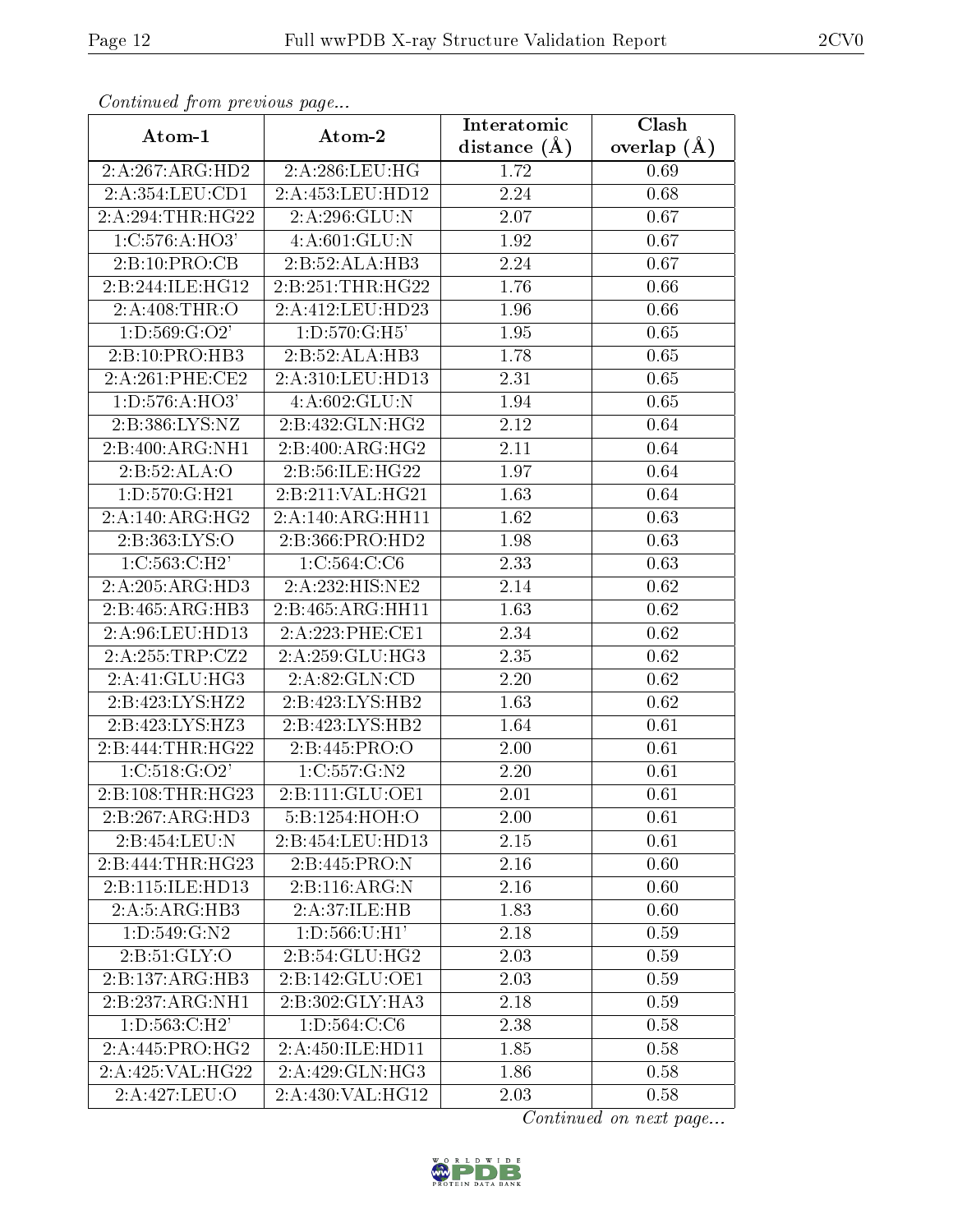| Continued from previous page         |                   | Interatomic       | $\overline{\text{Clash}}$ |
|--------------------------------------|-------------------|-------------------|---------------------------|
| Atom-1                               | Atom-2            | distance $(A)$    | overlap $(\AA)$           |
| 2:B:144:HIS:O                        | 2:B:181:SER:HA    | 2.04              | 0.58                      |
| 2:A:114:GLN:HG3                      | 5:A:1220:HOH:O    | 2.03              | 0.57                      |
| 1: C: 563: C: H2'                    | 1: C: 564: C: H6  | 1.68              | 0.57                      |
| 2:A:404:GLN:HG2                      | 2:A:415:LEU:HD22  | 1.85              | 0.57                      |
| 1: D: 576: A:H2'                     | 2:B:209:TRP:HH2   | 1.68              | 0.57                      |
| 1:D:521:A:H61                        | 1: D: 546: A:H2'  | 1.69              | 0.57                      |
| 2:B:435:ARG:HD3                      | 2:B:444:THR:CG2   | 2.35              | 0.57                      |
| 2:B:319:ARG:HG3                      | 2:B:320:GLU:HG3   | 1.86              | 0.56                      |
| 1:D:563:C:H2'                        | 1:D:564:C:H6      | $\overline{1}.70$ | 0.56                      |
| 2:A:416:LEU:HD12                     | 2:A:448:PHE:HE1   | 1.69              | 0.56                      |
| 2:B:453:LEU:HD12                     | 2:B:453:LEU:O     | 2.05              | 0.56                      |
| 2:A:205:ARG:HG3                      | 2:A:209:TRP:CD1   | 2.41              | 0.56                      |
| 2:B:386:LYS:HZ1                      | 2:B:432:GLN:HG2   | 1.69              | 0.56                      |
| 2:A:136:GLU:HG2                      | 2:A:139:ARG:NH2   | 2.20              | 0.55                      |
| 2:A:365:PHE:HB3                      | 2:A:366:PRO:HD3   | 1.87              | 0.55                      |
| 2:B:73:VAL:O                         | 2:B:73:VAL:HG12   | 2.06              | 0.55                      |
| 2:B:267:ARG:NH2                      | 2:B:284:PHE:O     | 2.38              | 0.55                      |
| 1:C:574:C:H5'                        | 2:A:177:VAL:CG2   | 2.37              | $0.55\,$                  |
| $2:B:425:\overline{\text{VAL}:HG13}$ | 2:B:429:GLN:HB2   | 1.88              | 0.55                      |
| 2: A:446: GLY:O                      | 2:A:449:GLU:HG2   | 2.07              | 0.54                      |
| 2:B:454:LEU:CD2                      | 2:B:454:LEU:N     | 2.63              | 0.54                      |
| 2:B:361:THR:OG1                      | 2:B:364:GLU:HG3   | 2.07              | 0.54                      |
| 2:B:115:ILE:HD11                     | 2:B:122:TYR:HA    | 1.88              | 0.54                      |
| 2:A:391:LEU:O                        | 2:A:395:LYS:HG3   | 2.07              | 0.54                      |
| 2:B:116:ARG:HA                       | 2:B:121:GLY:H     | 1.73              | 0.54                      |
| 2:B:114:GLN:O                        | 2:B:118:GLU:HG2   | 2.07              | 0.54                      |
| 1: D: 574: C:H5'                     | 2:B:177:VAL:CG2   | 2.37              | 0.54                      |
| 2:B:115:ILE:O                        | 2:B:119:LYS:HG2   | 2.07              | 0.53                      |
| 2:B:131:PRO:O                        | 2:B:135:GLU:HG2   | 2.09              | 0.53                      |
| 2:B:27:ALA:HA                        | 2:B:290:ILE:CG2   | 2.39              | 0.53                      |
| 2:B:11:THR:H                         | 2:B:49:VAL:HG23   | 1.91              | 0.53                      |
| 2:B:182:ASP:OD2                      | 2:B:184:TYR:HB2   | 2.10              | 0.52                      |
| 2:B:57:LEU:O                         | 2:B:61:LYS:HG3    | 2.09              | 0.52                      |
| 2:B:354:LEU:HD22                     | 2:B:449:GLU:HG3   | 1.91              | 0.52                      |
| 2:B:205:ARG:HG3                      | 2:B:209:TRP:CD1   | 2.44              | 0.52                      |
| 1: D: 565: C: O2'                    | 1: D: 566: U: H5' | 2.10              | 0.52                      |
| 2:A:26:TYR:CE1                       | 2:A:290:ILE:HD11  | 2.45              | 0.51                      |
| 2:B:27:ALA:CA                        | 2:B:290:ILE:HG22  | 2.39              | 0.51                      |
| 2: B: 122: TYR: CE2                  | 2:B:124:GLY:HA2   | 2.46              | 0.51                      |
| 2: B: 168: TYR: CD2                  | 2:B:214:PRO:HG3   | 2.45              | 0.51                      |
| 1:D:575:C:OP2                        | 2:B:180:LYS:HE3   | 2.10              | 0.51                      |

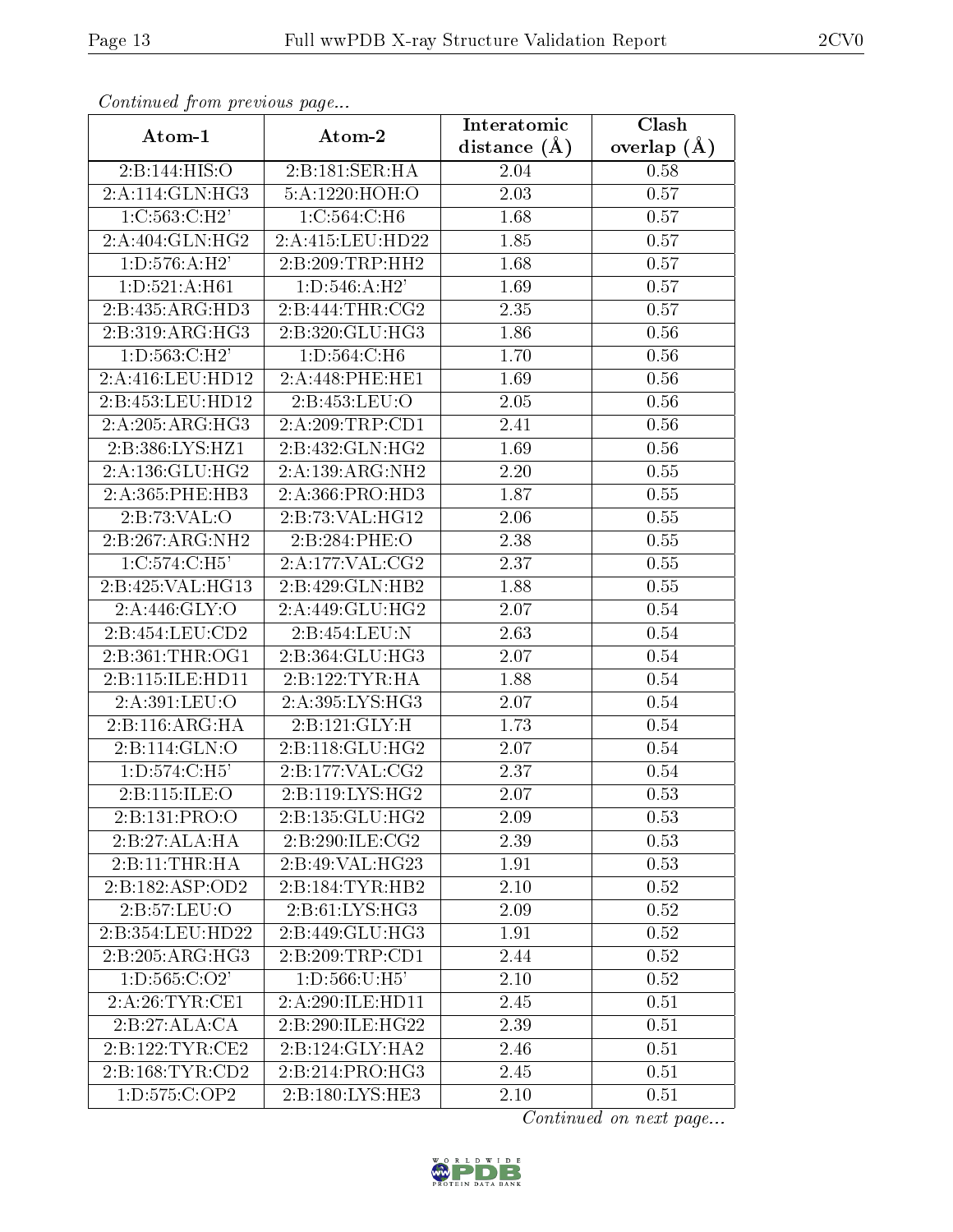| Continuea from previous page |                                   | Interatomic       | Clash         |
|------------------------------|-----------------------------------|-------------------|---------------|
| Atom-1                       | Atom-2                            | distance $(A)$    | overlap $(A)$ |
| 2:B:133:GLU:O                | 2:B:137:ARG:HG3                   | 2.10              | 0.51          |
| 2:B:444:THR:CG2              | 2:B:445:PRO:N                     | 2.74              | 0.51          |
| 1: D: 576: A: H5"            | 2:B:187:TYR:HB2                   | 1.93              | 0.51          |
| 1: D: 566: U: O2'            | 1:D:567:G:H5'                     | 2.11              | 0.51          |
| 2:B:268:ASN:HD22             | 2:B:268:ASN:C                     | 2.13              | 0.51          |
| 2:A:375:GLU:HG3              | 2:A:465:ARG:NH2                   | 2.22              | 0.50          |
| 2:A:279:ASP:C                | 2:A:279:ASP:OD2                   | 2.49              | 0.50          |
| 2:A:211:VAL:O                | 2:A:214:PRO:HD2                   | 2.11              | 0.50          |
| 2: B:6: ILE: CD1             | 2:B:21:ILE:HG22                   | 2.42              | 0.50          |
| 2:A:444:THR:HB               | 2:A:445:PRO:HD2                   | 1.92              | 0.50          |
| 2:B:111:GLU:O                | 2:B:115:ILE:HG23                  | 2.12              | 0.50          |
| 5:C:1098:HOH:O               | 2:A:41:GLU:HG2                    | 2.11              | 0.50          |
| 2:B:20:TYR:CD2               | 2:B:21:ILE:HD12                   | 2.46              | 0.50          |
| 1: D: 505: C:H4'             | 2:B:163:ARG:HD3                   | 1.93              | 0.49          |
| 2:A:140:ARG:HG2              | 2:A:140:ARG:NH1                   | 2.28              | 0.49          |
| 1: D: 558: A: O2'            | 1: D: 560: U: OP2                 | 2.28              | 0.49          |
| 2:A:416:LEU:HD12             | 2:A:448:PHE:CE1                   | 2.46              | 0.49          |
| 2:A:271:CYS:O                | 2:A:275:PHE:HB3                   | 2.13              | 0.49          |
| 2:A:208:GLU:H                | 2:A:235:LEU:HD21                  | 1.78              | 0.49          |
| 2:B:106:PHE:CD2              | 2:B:144:HIS:HB3                   | 2.48              | 0.49          |
| 2:A:407:TRP:CZ3              | 2:A:456:LYS:HG3                   | 2.47              | 0.49          |
| 2:B:261:PHE:CE2              | 2:B:310:LEU:HD13                  | 2.48              | 0.48          |
| 2:A:383:ALA:HA               | 2:A:442:LEU:CD2                   | 2.42              | 0.48          |
| 2:A:41:GLU:CG                | 2:A:82:GLN:OE1                    | 2.52              | 0.48          |
| 2:B:391:LEU:O                | 2:B:395:LYS:HG3                   | 2.11              | 0.48          |
| 1:C:571:U:H5"                | 5:C:1121:HOH:O                    | $\overline{2}.12$ | 0.48          |
| 2:A:363:LYS:O                | 2:A:366:PRO:HD2                   | 2.14              | 0.48          |
| 2:B:205:ARG:HD3              | 2:B:232:HIS:CD2                   | 2.48              | 0.48          |
| 2:B:168:TYR:CE2              | 2:B:214:PRO:HG3                   | 2.49              | 0.48          |
| 2:B:116:ARG:O                | 2:B:120:GLY:HA2                   | 2.14              | 0.48          |
| 2:B:213:THR:N                | 2:B:214:PRO:CD                    | 2.77              | 0.48          |
| 1: D: 514: A: C2'            | 1: D: 515: G:H5'                  | 2.44              | 0.48          |
| 2:B:398:TYR:HB3              | 2:B:399:PRO:HD3                   | 1.96              | 0.47          |
| 2:A:213:THR:N                | 2:A:214:PRO:HD2                   | 2.29              | 0.47          |
| 2:B:363:LYS:O                | 2:B:367:GLU:HG3                   | 2.14              | 0.47          |
| 2:A:18:THR:HG21              | 2:A:56:ILE:HD11                   | 1.96              | 0.47          |
| 2:A:393:LEU:CD2              | 2:A:393:LEU:H                     | 2.18              | 0.47          |
| 2:A:404:GLN:CG               | 2:A:415:LEU:HD22                  | 2.44              | 0.47          |
| 2:Bi:11:GLU:O                | 2:B:114:GLN:HB2                   | 2.14              | 0.47          |
| 2:B:432:GLN:HA               | 2:B:432:GLN:NE2                   | 2.24              | 0.47          |
| 2:A:116:ARG:HA               | $2:A:121:\overline{\text{GLY:H}}$ | 1.80              | 0.47          |

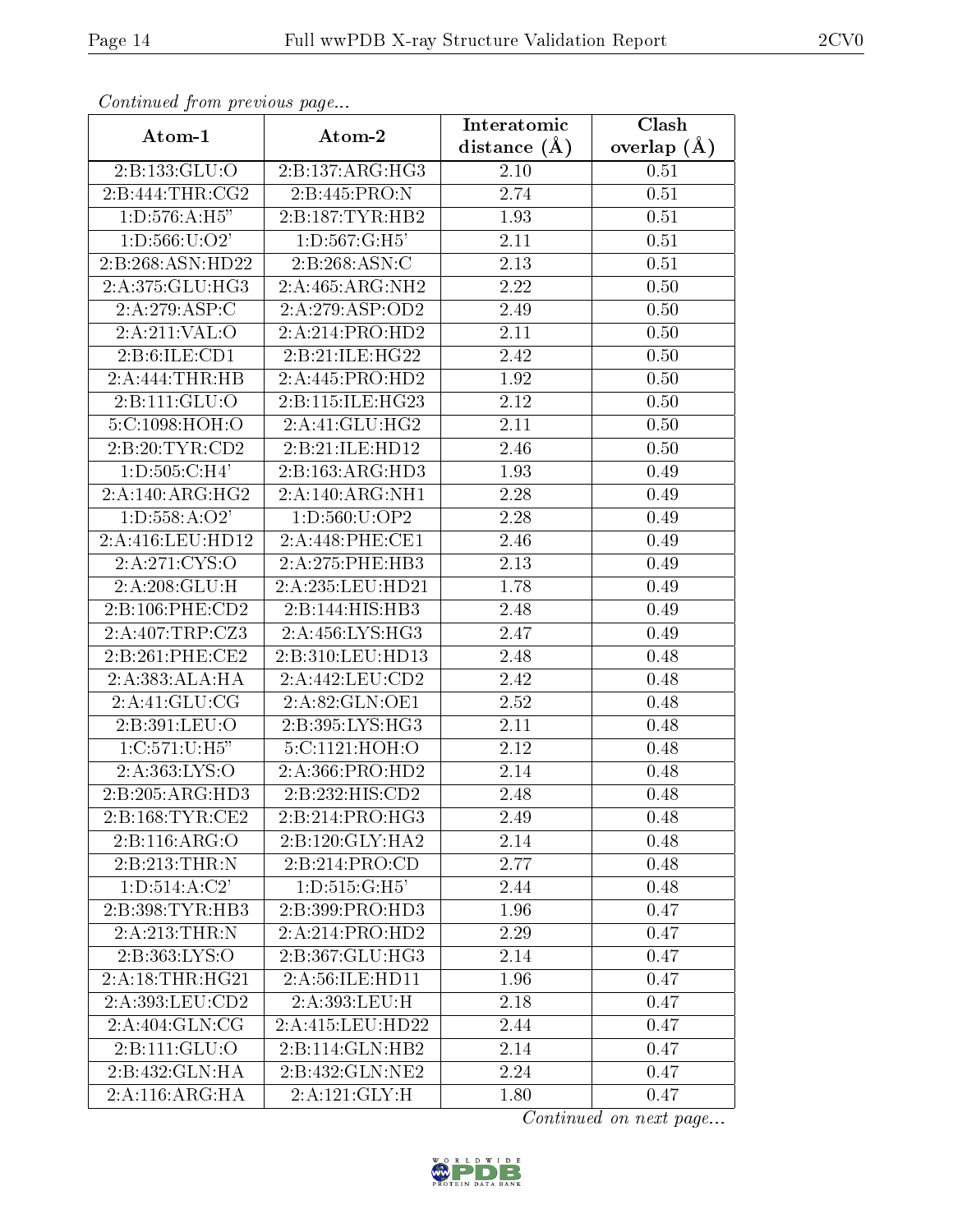| Continuea from previous page |                              | Interatomic       | Clash           |
|------------------------------|------------------------------|-------------------|-----------------|
| Atom-1                       | Atom-2                       | distance $(\AA)$  | overlap $(\AA)$ |
| 2:A:407:TRP:HZ2              | 2:A:451:LEU:HD22             | 1.80              | 0.47            |
| 2:A:238:ASN:OD1              | 2:A:244:ILE:HA               | 2.14              | 0.47            |
| 2:B:465:ARG:CB               | 2:B:465:ARG:HH11             | 2.26              | 0.47            |
| 2:A:419:PHE:HA               | 2:A:422:GLU:HG2              | 1.96              | 0.47            |
| 2:A:89:TYR:CD2               | 2:A:185:PRO:HG3              | 2.50              | 0.47            |
| 2:B:45:ARG:HD3               | 2:B:184:TYR:CE2              | 2.49              | 0.47            |
| 2:B:132:GLU:O                | $2:B:136:\overline{GLU:HG2}$ | 2.15              | 0.46            |
| 2:B:426:LYS:O                | 2:B:429:GLN:HB2              | 2.15              | 0.46            |
| 2:B:235:LEU:O                | 2:B:237:ARG:HD3              | 2.16              | 0.46            |
| 2:A:255:TRP:CE2              | 2:A:259:GLU:HG3              | 2.50              | 0.46            |
| 2:A:274:GLY:O                | 2:A:298:VAL:HA               | 2.15              | 0.46            |
| 2:B:176:VAL:HG11             | 2:B:215:ILE:HD13             | 1.98              | 0.46            |
| 2:B:37:ILE:HG12              | 2: B:69: GLU:HB2             | 1.96              | 0.46            |
| 2:B:179:LEU:HD23             | 2:B:184:TYR:O                | $2.15\,$          | 0.46            |
| 1: D: 576: A: H2'            | 2:B:209:TRP:CH2              | 2.49              | 0.46            |
| 2:B:375:GLU:HG3              | 2:B:465:ARG:HH21             | 1.80              | 0.46            |
| 2:B:238:ASN:OD1              | 2:B:244:ILE:HA               | 2.15              | 0.46            |
| 1:C:574:C:HO2'               | 1:C:575:C:P                  | 2.39              | 0.46            |
| 1:C:569:G:O2'                | 1:C:570:G:H5'                | 2.16              | 0.46            |
| 2:A:5:ARG:NH1                | 4:A:601:GLU:OE2              | 2.43              | 0.46            |
| 2:A:176:VAL:HG11             | 2:A:215:ILE:HD13             | 1.97              | 0.46            |
| 2:A:294:THR:HG21             | 2:A:296:GLU:OE2              | 2.16              | 0.46            |
| 2:B:262:LEU:HD22             | 2:B:330:ARG:NH1              | 2.24              | 0.45            |
| 2:B:401:LEU:HD22             | 2:B:407:TRP:CH2              | $\overline{2.52}$ | 0.45            |
| 2:B:438:LEU:HD11             | 2:B:451:LEU:HD13             | 1.97              | 0.45            |
| 2:A:435:ARG:HD3              | 2:A:444:THR:OG1              | 2.16              | 0.45            |
| 2:A:174:PRO:HG2              | 2:A:176:VAL:CG1              | 2.46              | 0.45            |
| 2:A:257:LYS:HE3              | 5:A:1029:HOH:O               | $2.15\,$          | 0.45            |
| 2:A:106:PHE:CD1              | 2:A:106:PHE:N                | 2.85              | 0.45            |
| 2:A:463:LEU:O                | 2: A:467:LEU:HG              | 2.17              | 0.45            |
| 2: A:408:THR:O               | 2:A:412:LEU:CD2              | 2.65              | 0.44            |
| 2:A:116:ARG:O                | 2:A:120:GLY:N                | 2.50              | 0.44            |
| 2:A:453:LEU:HD23             | 2:A:453:LEU:O                | 2.16              | 0.44            |
| 1: D: 564: C:H2'             | 1: D: 565: C: O4'            | 2.18              | 0.44            |
| 2:A:281:ARG:HE               | 2:A:281:ARG:HB3              | 1.61              | 0.44            |
| 1:C:508:U:H2'                | 1: C: 546: A: N3             | 2.32              | 0.44            |
| 2:A:244:ILE:HG12             | 2: A:251:THR:HG22            | 1.99              | 0.44            |
| 2:B:444:THR:CG2              | 2:B:445:PRO:O                | 2.66              | 0.44            |
| 1:D:562:C:H2'                | 1:D:563:C:H6                 | 1.81              | 0.44            |
| 2:A:261:PHE:CD2              | 2:A:310:LEU:HD13             | 2.52              | 0.44            |
| 2:B:408:THR:O                | 2:B:412:LEU:HD22             | 2.18              | 0.44            |

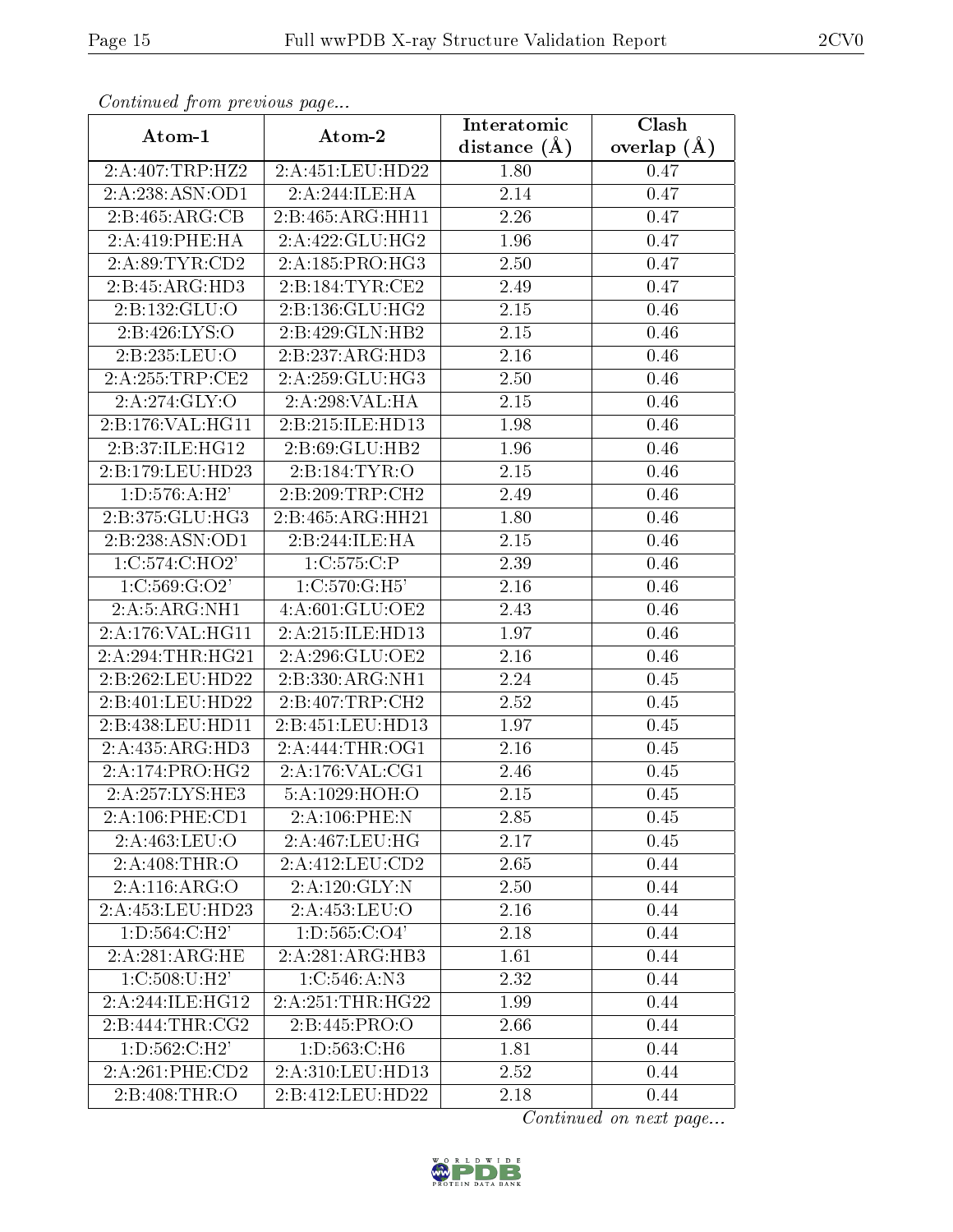| Continua from pretious page |                               | Interatomic    | Clash         |
|-----------------------------|-------------------------------|----------------|---------------|
| Atom-1                      | Atom-2                        | distance $(A)$ | overlap $(A)$ |
| 2:B:104:ARG:HE              | 2:B:144:HIS:CD2               | 2.36           | 0.44          |
| 2:B:56:ILE:HD12             | 2:B:56:ILE:O                  | 2.18           | 0.44          |
| 2:B:400:ARG:HH22            | 2:B:422:GLU:CD                | 2.21           | 0.44          |
| 2:B:423:LYS:NZ              | 2:B:423:LYS:CB                | 2.71           | 0.44          |
| 2:A:406:GLU:O               | 2:A:406:GLU:HG3               | 2.18           | 0.43          |
| 2:A:407:TRP:CZ2             | 2:A:451:LEU:HD22              | 2.53           | 0.43          |
| 2:B:432:GLN:HB3             | 2:B:433:PRO:CD                | 2.48           | 0.43          |
| 1:C:505:C:O2'               | 2:A:163:ARG:NH1               | 2.51           | 0.43          |
| 2:A:37:ILE:HD13             | 2:A:37:ILE:N                  | 2.34           | 0.43          |
| 1: C: 558: A: O2'           | 1:C:560:U:OP2                 | 2.30           | 0.43          |
| 2:B:95:GLU:HG3              | 2:B:99:ARG:HD2                | 2.00           | 0.43          |
| 1: D: 562: C: H2'           | 1:D:563:C:C6                  | 2.53           | 0.43          |
| 2:A:196:HIS:HD2             | 2:A:197:LEU:HD13              | 1.83           | 0.43          |
| 2:A:267:ARG:HD3             | 5:A:1237:HOH:O                | 2.18           | 0.43          |
| 2:B:82:GLN:NE2              | 2:B:190:ALA:HB1               | 2.34           | 0.43          |
| 1: C: 575: C: H2'           | 1: C: 576: A: C8              | 2.54           | 0.43          |
| 2:A:37:ILE:HG22             | 2:A:38:VAL:N                  | 2.34           | 0.43          |
| 1: D: 520: U: H2'           | 1: D: 521: A: H5'             | 2.00           | 0.43          |
| 2:A:53:GLU:O                | 2:A:56:ILE:HG22               | 2.19           | 0.42          |
| 2: B:312: TRP: HZ2          | 2:B:316:LYS:HE2               | 1.84           | 0.42          |
| 1: C: 562: C: H2'           | 1: C: 563: C: C6              | 2.54           | 0.42          |
| 2:B:150:VAL:HA              | 2:B:151:PRO:HD3               | 1.90           | 0.42          |
| 1:C:503:C:O2'               | 2:A:172:GLU:OE2               | 2.36           | 0.42          |
| 2:B:431:ALA:HB1             | 2:B:447:LEU:HD22              | 2.01           | 0.42          |
| 1: D: 568: G: C4            | 1:D:569:G:C8                  | 3.07           | 0.42          |
| 2:A:114:GLN:HG2             | 5:A:1219:HOH:O                | 2.19           | 0.42          |
| 2:A:400:ARG:NH2             | 2:A:422:GLU:OE2               | 2.47           | 0.42          |
| 1:D:568:G:C6                | $1: D: 569: G: \overline{C5}$ | 3.07           | 0.42          |
| 2:A:432:GLN:HG3             | 2:A:442:LEU:HD12              | 2.02           | $0.42\,$      |
| 2:B:7:ALA:HA                | 2:B:39:ARG:O                  | $2.20\,$       | 0.42          |
| 1: D: 570: G:H2'            | 1: D: 571: U: C6              | 2.55           | 0.42          |
| 2:B:41:GLU:HG2              | 2:B:82:GLN:CD                 | 2.39           | 0.42          |
| 2:B:454:LEU:CD1             | 2:B:454:LEU:N                 | 2.80           | 0.42          |
| 2:A:174:PRO:HG2             | 2: A:176: VAL:HG12            | 2.01           | 0.42          |
| 2:B:450:ILE:HA              | 2:B:450:ILE:HD13              | 1.79           | 0.42          |
| 1: D: 508: U:H2'            | 1:D:546:A:N3                  | 2.34           | 0.42          |
| 1: D: 570: G:H2'            | 1:D:571:U:H6                  | 1.85           | 0.42          |
| 2: A:268: ASN: C            | 2:A:268:ASN:HD22              | 2.22           | 0.41          |
| 1: D: 549: G: C2            | 1: D: 566: U: O2              | 2.73           | 0.41          |
| 2:A:394:LEU:HA              | 2:A:394:LEU:HD23              | 1.83           | 0.41          |
| 2:B:118:GLU:HB2             | 2: B: 119: LYS: CD            | 2.50           | 0.41          |

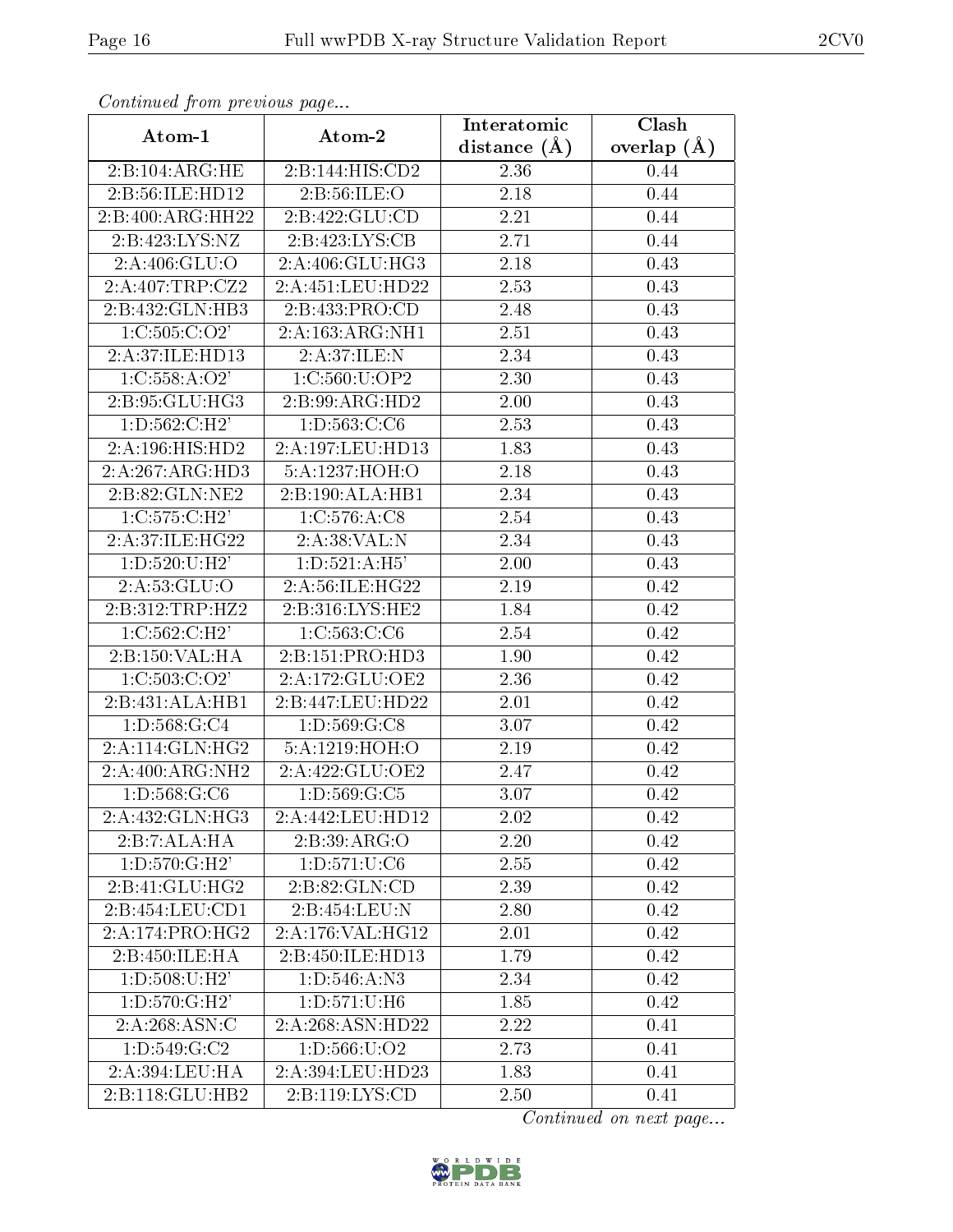| connunctu from previous page |                              | Interatomic       | $\overline{\text{Clash}}$ |
|------------------------------|------------------------------|-------------------|---------------------------|
| Atom-1                       | Atom-2                       | distance $(A)$    | overlap $(A)$             |
| 2:B:240:ASP:C                | 2:B:240:ASP:OD1              | 2.59              | 0.41                      |
| 2:A:237:ARG:NH1              | $2:A:\overline{237:ARG:HG3}$ | 2.36              | 0.41                      |
| 2:A:347:TYR:CE1              | 2:A:453:LEU:HD22             | 2.55              | 0.41                      |
| 2:A:383:ALA:HA               | 2:A:442:LEU:HD21             | 2.01              | 0.41                      |
| 2:B:103:TYR:CE2              | 2:B:127:ARG:HG2              | 2.56              | 0.41                      |
| 2:B:391:LEU:HD12             | 2:B:391:LEU:HA               | 1.86              | 0.41                      |
| 2:A:195:ASP:HA               | 2:A:200:VAL:HG13             | $\overline{2.02}$ | 0.41                      |
| 2:A:319:ARG:HG3              | 2:A:320:GLU:HG3              | 2.02              | 0.41                      |
| 2:B:152:ARG:HH11             | 2:B:152:ARG:HG2              | 1.86              | $\overline{0.41}$         |
| 2:B:312:TRP:CZ2              | 2:B:316:LYS:HE2              | 2.56              | 0.41                      |
| 2:A:375:GLU:CD               | 2:A:462:ARG:HH21             | $\overline{2.23}$ | 0.41                      |
| 2:B:295:TRP:CE3              | 2:B:298:VAL:HG21             | 2.56              | 0.41                      |
| $1:C:562:C:\overline{H2'}$   | 1: C: 563: C: H6             | 1.85              | 0.41                      |
| 2:A:26:TYR:HE1               | 2:A:290:ILE:HD11             | 1.84              | 0.41                      |
| 2:A:346:ALA:HB2              | 5:A:1171:HOH:O               | 2.20              | 0.41                      |
| 2:A:384:GLN:O                | 2:A:388:GLU:HG3              | 2.21              | 0.41                      |
| 2:A:106:PHE:CD2              | 2:A:144:HIS:HB3              | 2.56              | 0.41                      |
| 2:A:205:ARG:HD3              | 2:A:232:HIS:CD2              | $\overline{2.55}$ | 0.41                      |
| 2:B:400:ARG:NH2              | 2:B:422:GLU:OE2              | 2.54              | 0.41                      |
| 2:B:465:ARG:NH1              | 5:B:1041:HOH:O               | 2.53              | 0.41                      |
| 2:B:10:PRO:CA                | 2:B:52:ALA:HB3               | 2.50              | 0.41                      |
| 2:A:169:ASP:HB3              | 2:A:172:GLU:HG3              | 2.02              | 0.41                      |
| 2:B:86:LEU:HD21              | 2:B:184:TYR:CE1              | $\overline{2.55}$ | 0.41                      |
| 2:A:3:VAL:HB                 | 2:A:200:VAL:HA               | 2.03              | 0.41                      |
| 2:A:96:LEU:HA                | 2:A:96:LEU:HD12              | 1.90              | 0.41                      |
| 2:B:365:PHE:HB3              | 2:B:366:PRO:HD3              | 2.03              | 0.41                      |
| 2:B:454:LEU:HB3              | 2:B:458:ARG:HD2              | 2.03              | 0.41                      |
| 1:D:570:G:O2'                | 1:D:571:U:H5'                | 2.21              | 0.41                      |
| 2:B:118:GLU:HB2              | 2:B:119:LYS:HD3              | 2.04              | 0.40                      |
| 2:A:150:VAL:HA               | 2:A:151:PRO:HD3              | 1.81              | 0.40                      |
| 2:A:81:ARG:NH1               | 2:A:84:GLU:OE2               | 2.45              | 0.40                      |
| 2:B:359:PHE:HB2              | 2:B:364:GLU:HB2              | 2.02              | 0.40                      |

All (1) symmetry-related close contacts are listed below. The label for Atom-2 includes the symmetry operator and encoded unit-cell translations to be applied.

| Atom-1 | Atom-2                                        | Interatomic<br>distance $(A)$ | 7lash<br>overlap $(A)$ |
|--------|-----------------------------------------------|-------------------------------|------------------------|
|        | $2:A:343:GLU:O$   $2:B:50:PRO:O[6]$<br>- 654] |                               | , 199                  |

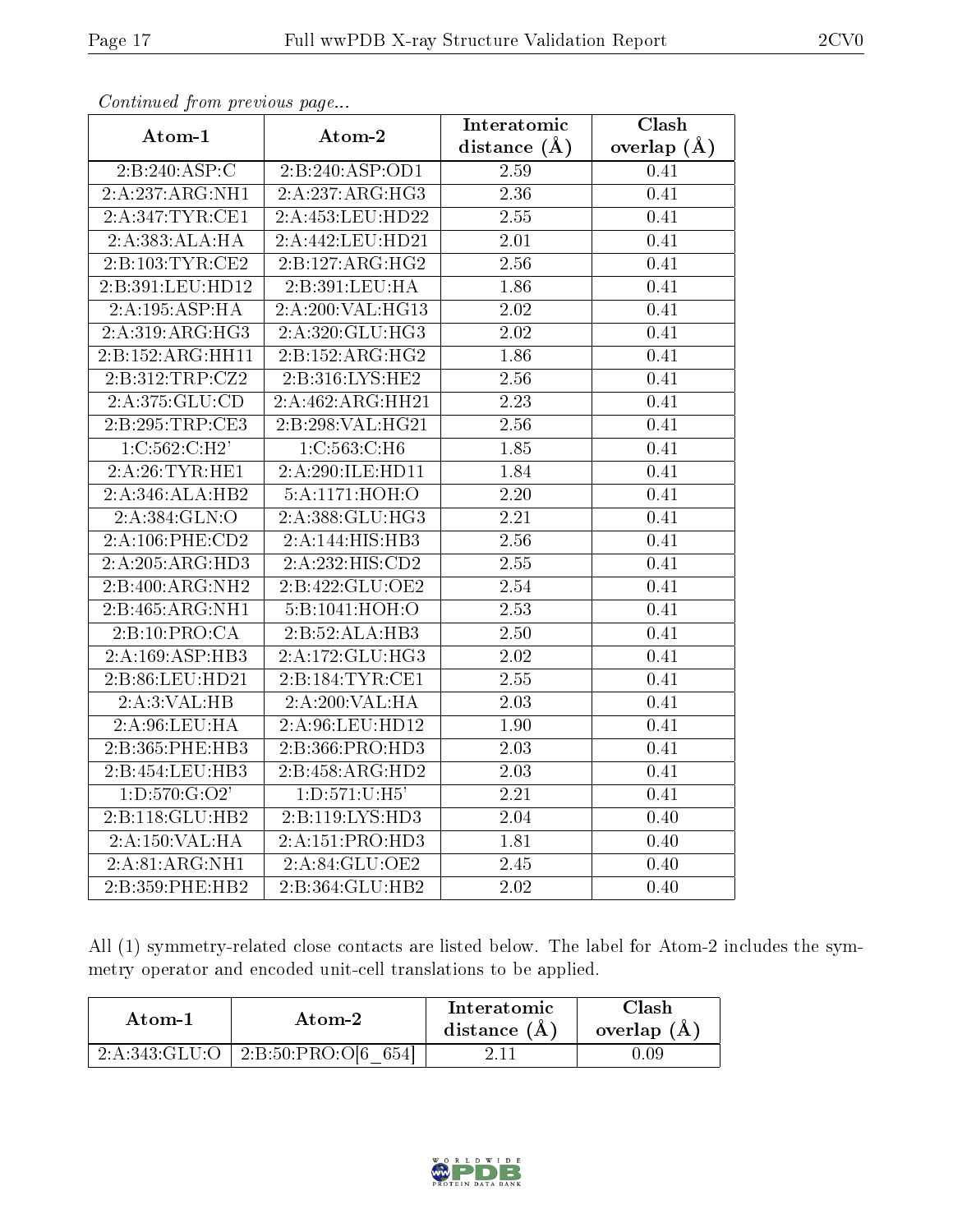## 5.3 Torsion angles (i)

#### 5.3.1 Protein backbone  $(i)$

In the following table, the Percentiles column shows the percent Ramachandran outliers of the chain as a percentile score with respect to all X-ray entries followed by that with respect to entries of similar resolution.

The Analysed column shows the number of residues for which the backbone conformation was analysed, and the total number of residues.

| Mol | Chain | Analysed          | Favoured             | $\mid$ Allowed $\mid$ Outliers | Percentiles    |
|-----|-------|-------------------|----------------------|--------------------------------|----------------|
| റ   |       | $466/468$ (100\%) | $456(98\%)$          | $10(2\%)$                      | $100$   $100$  |
|     | В     | $466/468$ (100\%) | $^{\circ}$ 462 (99%) | $4(1\%)$                       | $100\,$<br>100 |
| All | Аll   | $932/936(100\%)$  | 918 (98%)            | 14 $(2%)$                      | 100<br>$100\,$ |

There are no Ramachandran outliers to report.

#### 5.3.2 Protein sidechains  $(i)$

In the following table, the Percentiles column shows the percent sidechain outliers of the chain as a percentile score with respect to all X-ray entries followed by that with respect to entries of similar resolution.

The Analysed column shows the number of residues for which the sidechain conformation was analysed, and the total number of residues.

| Mol      | Chain | Analysed          | Rotameric   Outliers |             | Percentiles                    |
|----------|-------|-------------------|----------------------|-------------|--------------------------------|
|          |       | $393/393$ (100\%) | 358 $(91\%)$         | $35(9\%)$   | $\vert 9 \vert \vert 14 \vert$ |
| $\Omega$ | B.    | $393/393$ (100%)  | 353 $(90\%)$         | 40 $(10\%)$ | $\boxed{7}$ $\boxed{10}$       |
| All      | All   | $786/786$ (100%)  | $711(90\%)$          | $75(10\%)$  | $\sqrt{8}$<br> 12              |

All (75) residues with a non-rotameric sidechain are listed below:

| Mol            | Chain | Res | Type       |
|----------------|-------|-----|------------|
| 2              |       | 1   | <b>MET</b> |
| $\overline{2}$ | А     | 5   | ARG        |
| $\overline{2}$ | А     | 41  | <b>GLU</b> |
| $\overline{2}$ |       | 63  | LEU        |
| $\overline{2}$ |       | 90  | <b>GLN</b> |
| $\overline{2}$ |       | 96  | LEU        |
| $\overline{2}$ |       | 97  | LEU        |
| 2              |       | 132 | GLU        |

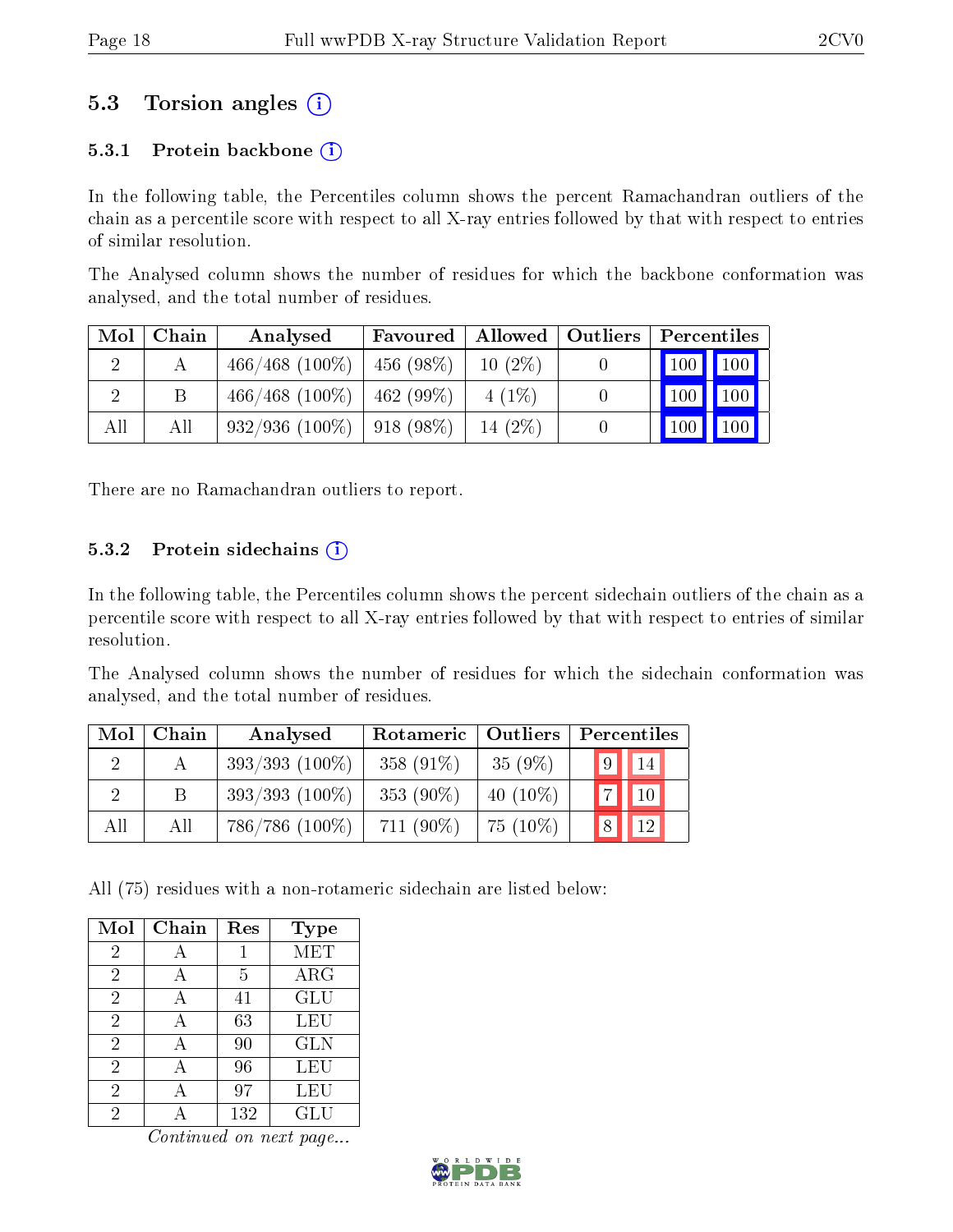| $\overline{\text{Mol}}$ | $\cdot$<br>$\overline{\text{Chain}}$                                                                                                                                                                                                                                                                                                                                                                  | ı.<br>Res        | $\mathbf{r}$<br>$\overline{ }$<br>$\overline{\text{Type}}$                                                                  |
|-------------------------|-------------------------------------------------------------------------------------------------------------------------------------------------------------------------------------------------------------------------------------------------------------------------------------------------------------------------------------------------------------------------------------------------------|------------------|-----------------------------------------------------------------------------------------------------------------------------|
| $\overline{2}$          |                                                                                                                                                                                                                                                                                                                                                                                                       | 153              |                                                                                                                             |
| $\overline{2}$          |                                                                                                                                                                                                                                                                                                                                                                                                       | $\overline{155}$ | $\frac{\overline{\text{PRO}}}{\text{THR}}$                                                                                  |
| $\overline{2}$          |                                                                                                                                                                                                                                                                                                                                                                                                       | <b>189</b>       | LEU<br>LEU<br>LEU                                                                                                           |
| $\overline{2}$          |                                                                                                                                                                                                                                                                                                                                                                                                       | 197              |                                                                                                                             |
| $\overline{2}$          |                                                                                                                                                                                                                                                                                                                                                                                                       | $\overline{200}$ | $\frac{\overline{\text{VAL}}}{\text{ARG}}$                                                                                  |
| $\overline{2}$          |                                                                                                                                                                                                                                                                                                                                                                                                       | $205\,$          |                                                                                                                             |
| $\overline{2}$          |                                                                                                                                                                                                                                                                                                                                                                                                       | <b>218</b>       | LEU<br>LEU<br>TEU                                                                                                           |
| $\overline{2}$          |                                                                                                                                                                                                                                                                                                                                                                                                       | $\overline{236}$ |                                                                                                                             |
|                         |                                                                                                                                                                                                                                                                                                                                                                                                       | <b>267</b>       | $\frac{\overline{\text{ARG}}}{\overline{\text{ASN}}}$                                                                       |
| $\frac{2}{2}$           |                                                                                                                                                                                                                                                                                                                                                                                                       | $\overline{268}$ |                                                                                                                             |
| $\overline{2}$          |                                                                                                                                                                                                                                                                                                                                                                                                       | <b>270</b>       | LEU                                                                                                                         |
| $\overline{2}$          |                                                                                                                                                                                                                                                                                                                                                                                                       | $\overline{272}$ | LEU                                                                                                                         |
| $\overline{2}$          |                                                                                                                                                                                                                                                                                                                                                                                                       | $\overline{286}$ |                                                                                                                             |
|                         | $\frac{\frac{1}{\sqrt{1.05}}}{\frac{1}{\sqrt{1.05}}}\frac{\frac{1}{\sqrt{1.05}}}{\frac{1}{\sqrt{1.05}}}\frac{\frac{1}{\sqrt{1.05}}}{\frac{1}{\sqrt{1.05}}}\frac{\frac{1}{\sqrt{1.05}}}{\frac{1}{\sqrt{1.05}}}\frac{\frac{1}{\sqrt{1.05}}}{\frac{1}{\sqrt{1.05}}}\frac{\frac{1}{\sqrt{1.05}}}{\frac{1}{\sqrt{1.05}}}\frac{\frac{1}{\sqrt{1.05}}}{\frac{1}{\sqrt{1.05}}}\frac{\frac{1}{\sqrt{1.05}}}{\$ | $\overline{310}$ | LEU<br>LEU                                                                                                                  |
| $\frac{2}{2}$           |                                                                                                                                                                                                                                                                                                                                                                                                       | 331              |                                                                                                                             |
| $\overline{2}$          |                                                                                                                                                                                                                                                                                                                                                                                                       | $\overline{356}$ | $\frac{\rm VAL}{\rm ARG}{\rm PRO}_{\rm LEU}$ $\frac{\rm LEU}{\rm GLN}{\rm MAL}{\rm GLN}$ $\frac{\rm GLN}{\rm LEU}{\rm LEU}$ |
| $\overline{2}$          |                                                                                                                                                                                                                                                                                                                                                                                                       | 378              |                                                                                                                             |
| $\overline{2}$          |                                                                                                                                                                                                                                                                                                                                                                                                       | 393              |                                                                                                                             |
| $\frac{2}{2}$           |                                                                                                                                                                                                                                                                                                                                                                                                       | $\overline{404}$ |                                                                                                                             |
|                         |                                                                                                                                                                                                                                                                                                                                                                                                       | $\overline{425}$ |                                                                                                                             |
| $\overline{2}$          |                                                                                                                                                                                                                                                                                                                                                                                                       | 429              |                                                                                                                             |
|                         |                                                                                                                                                                                                                                                                                                                                                                                                       | 442              |                                                                                                                             |
| $\frac{2}{2}$           |                                                                                                                                                                                                                                                                                                                                                                                                       | $\overline{451}$ |                                                                                                                             |
| $\overline{2}$          |                                                                                                                                                                                                                                                                                                                                                                                                       | 453              | <b>LEU</b>                                                                                                                  |
| $\overline{2}$          |                                                                                                                                                                                                                                                                                                                                                                                                       | $\overline{457}$ | $\overline{\text{GLU}}$                                                                                                     |
| $\overline{2}$          |                                                                                                                                                                                                                                                                                                                                                                                                       | $\overline{458}$ | $\overline{\rm ARG}$                                                                                                        |
| $\frac{2}{2}$           |                                                                                                                                                                                                                                                                                                                                                                                                       | $\overline{463}$ | LEU                                                                                                                         |
|                         |                                                                                                                                                                                                                                                                                                                                                                                                       | $\mathbf 1$      | MET                                                                                                                         |
| $\overline{2}$          |                                                                                                                                                                                                                                                                                                                                                                                                       | $\overline{86}$  | LEU                                                                                                                         |
| $\overline{c}$          | B                                                                                                                                                                                                                                                                                                                                                                                                     | 97               | LEU                                                                                                                         |
| $\overline{2}$          | B                                                                                                                                                                                                                                                                                                                                                                                                     | 110              | $\widetilde{{\rm GLU}}$                                                                                                     |
| $\overline{2}$          | $\overline{\mathrm{B}}$                                                                                                                                                                                                                                                                                                                                                                               | <b>115</b>       | $\overline{\text{ILE}}$                                                                                                     |
| $\overline{c}$          | Β                                                                                                                                                                                                                                                                                                                                                                                                     | 117              | $\overline{\text{LYS}}$                                                                                                     |
| $\overline{2}$          | $\overline{\mathrm{B}}$                                                                                                                                                                                                                                                                                                                                                                               | 119              | $\overline{\text{LYS}}$                                                                                                     |
| $\overline{2}$          | Β                                                                                                                                                                                                                                                                                                                                                                                                     | 179              | LEU                                                                                                                         |
| $\overline{2}$          | $\overline{\mathrm{B}}$                                                                                                                                                                                                                                                                                                                                                                               | 185              | $\overline{\text{PRO}}$                                                                                                     |
| $\overline{2}$          | Β                                                                                                                                                                                                                                                                                                                                                                                                     | 189              | $\overline{\text{LEU}}$                                                                                                     |
| $\overline{2}$          | $\overline{\rm B}$                                                                                                                                                                                                                                                                                                                                                                                    | 205              | $\overline{\rm{ARG}}$                                                                                                       |
| $\overline{2}$          | $\overline{\mathrm{B}}$                                                                                                                                                                                                                                                                                                                                                                               | 218              | LEU <sup></sup>                                                                                                             |
| $\overline{2}$          | ĒΒ                                                                                                                                                                                                                                                                                                                                                                                                    | 236              | LEU                                                                                                                         |
| $\overline{2}$          | Β                                                                                                                                                                                                                                                                                                                                                                                                     | 266              | $\overline{\text{LEU}}$                                                                                                     |
| $\overline{2}$          | Β                                                                                                                                                                                                                                                                                                                                                                                                     | 267              | $\overline{\rm{ARG}}$                                                                                                       |

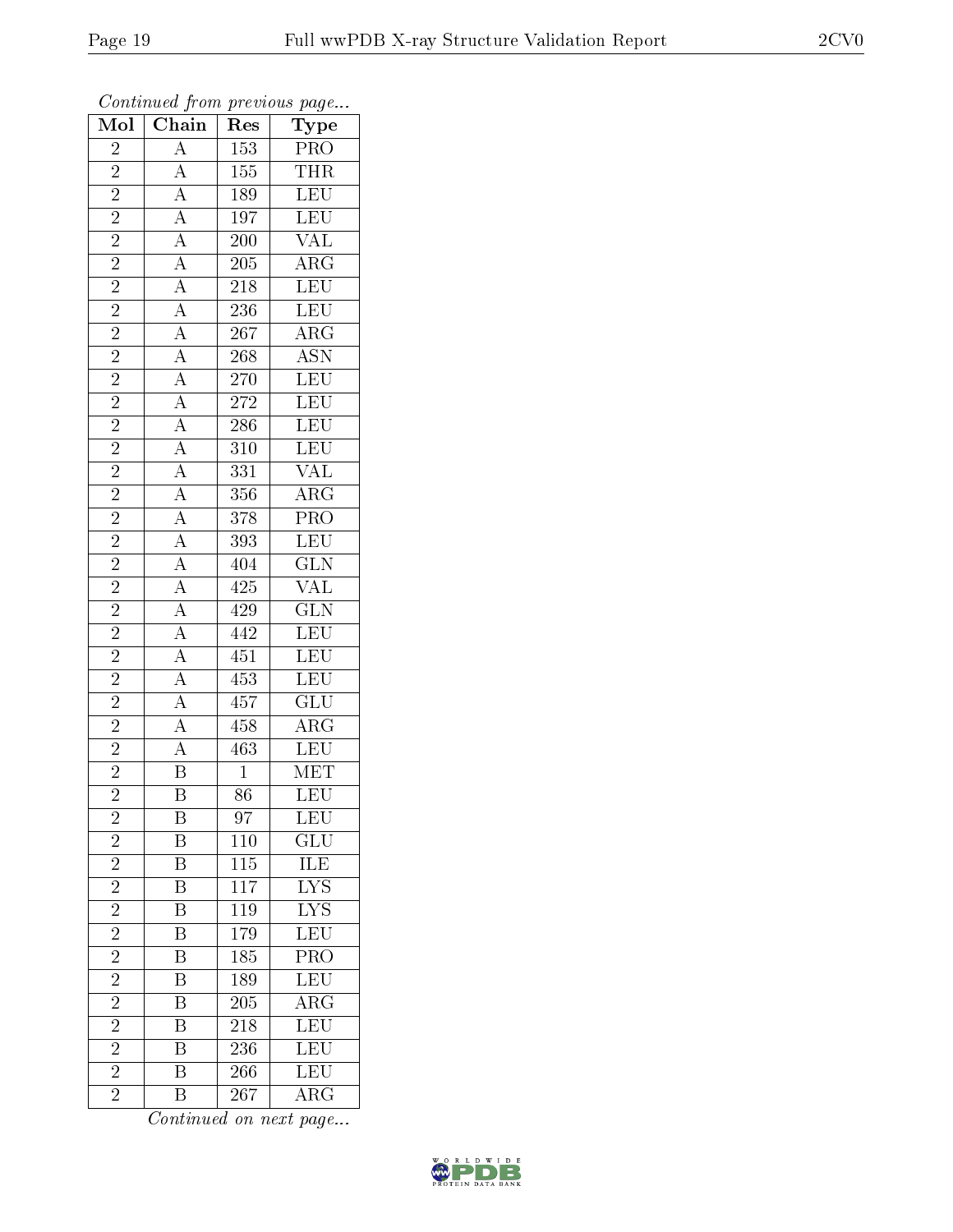| Mol            | Chain                   | Res              | Type                      |
|----------------|-------------------------|------------------|---------------------------|
| $\overline{2}$ | B                       | 268              | <b>ASN</b>                |
| $\overline{2}$ | B                       | 270              | <b>LEU</b>                |
| $\overline{2}$ | $\overline{\mathrm{B}}$ | $\overline{272}$ | <b>LEU</b>                |
| $\overline{2}$ | $\overline{\mathrm{B}}$ | 290              | ILE                       |
| $\overline{2}$ | $\overline{\mathrm{B}}$ | 291              | $\overline{\text{GLN}}$   |
| $\overline{2}$ | $\overline{\mathrm{B}}$ | 309              | $\overline{\text{LYS}}$   |
| $\overline{2}$ | $\overline{\mathrm{B}}$ | 310              | $\overline{\text{LEU}}$   |
| $\overline{2}$ | $\overline{\mathrm{B}}$ | 316              | <b>LYS</b>                |
| $\overline{2}$ | $\overline{\mathrm{B}}$ | 324              | LEU                       |
| $\overline{2}$ | $\overline{\mathrm{B}}$ | 355              | MET                       |
| $\overline{2}$ | $\overline{\mathrm{B}}$ | 356              | $\rm{ARG}$                |
| $\overline{2}$ | $\overline{\mathrm{B}}$ | 375              | $\overline{{\rm GLU}}$    |
| $\overline{2}$ | $\overline{\mathrm{B}}$ | 382              | <b>LYS</b>                |
| $\overline{2}$ | $\overline{\mathrm{B}}$ | 400              | $\overline{\rm{ARG}}$     |
| $\overline{2}$ | $\overline{\mathrm{B}}$ | 405              | $\overline{\mathrm{GLU}}$ |
| $\overline{2}$ | $\overline{\mathrm{B}}$ | 412              | LEU                       |
| $\overline{2}$ | $\overline{\mathrm{B}}$ | 423              | $\overline{\text{LYS}}$   |
| $\overline{2}$ | B                       | 425              | <b>VAL</b>                |
| $\overline{2}$ | $\overline{\mathrm{B}}$ | 432              | $\overline{\text{GLN}}$   |
| $\overline{2}$ | $\overline{\mathbf{B}}$ | 435              | $\rm{ARG}$                |
| $\overline{2}$ | $\overline{\mathrm{B}}$ | 442              | LEU                       |
| $\overline{2}$ | $\overline{\mathrm{B}}$ | 444              | <b>THR</b>                |
| $\overline{2}$ | $\overline{\mathrm{B}}$ | 454              | LEU                       |
| $\overline{2}$ | $\overline{\mathrm{B}}$ | 463              | LEU                       |
| $\overline{2}$ | $\overline{\mathrm{B}}$ | 465              | $\rm{ARG}$                |

Some sidechains can be flipped to improve hydrogen bonding and reduce clashes. All (8) such sidechains are listed below:

| Mol            | Chain | Res | Type       |
|----------------|-------|-----|------------|
| $\overline{2}$ |       | 90  | <b>GLN</b> |
| $\overline{2}$ | А     | 128 | <b>ASN</b> |
| $\overline{2}$ | А     | 196 | <b>HIS</b> |
| $\overline{2}$ | А     | 429 | <b>GLN</b> |
| $\overline{2}$ | В     | 25  | <b>ASN</b> |
| $\overline{2}$ | В     | 191 | <b>ASN</b> |
| $\overline{2}$ | В     | 404 | <b>GLN</b> |
| 2              |       | 432 | <b>GLN</b> |

#### 5.3.3 RNA (i)

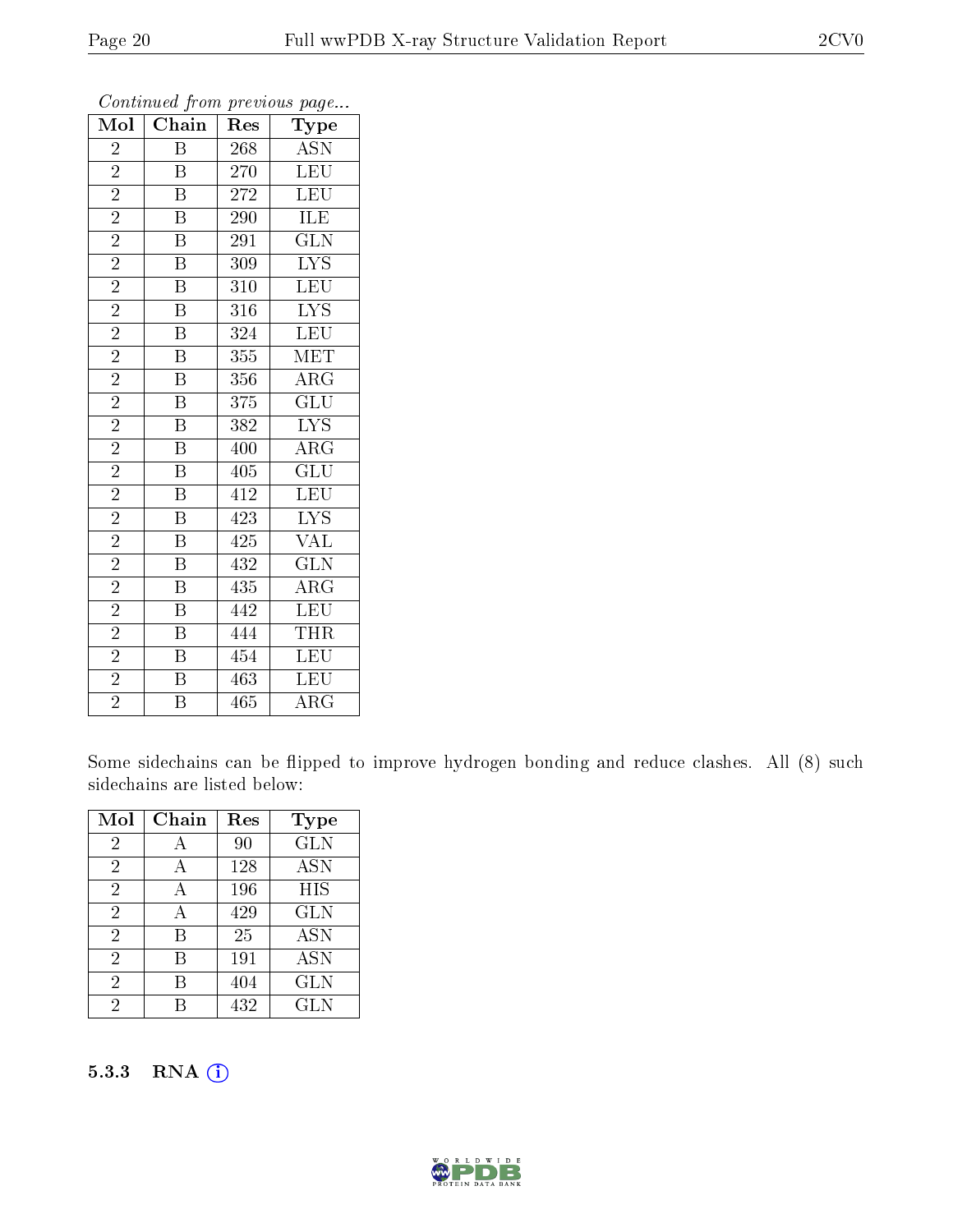| Mol | Chain | Analysed    | <b>Backbone Outliers   Pucker Outliers</b> |          |
|-----|-------|-------------|--------------------------------------------|----------|
|     |       | 74/75(98%)  | $15(20\%)$                                 | $8\%$    |
|     |       | 74/75(98%)  | 14 (18\%)                                  | $(10\%)$ |
|     | АH    | (98%<br>150 | $29(19\%)$                                 |          |

All (29) RNA backbone outliers are listed below:

| Mol            | ${\bf Chain}$ | Res              |                                                                                                                                                                                                                                                                                                                                                                                                                                                              |
|----------------|---------------|------------------|--------------------------------------------------------------------------------------------------------------------------------------------------------------------------------------------------------------------------------------------------------------------------------------------------------------------------------------------------------------------------------------------------------------------------------------------------------------|
| $\overline{1}$ |               | $\overline{507}$ |                                                                                                                                                                                                                                                                                                                                                                                                                                                              |
| $\overline{1}$ |               | $\overline{508}$ |                                                                                                                                                                                                                                                                                                                                                                                                                                                              |
| $\overline{1}$ |               | 509              |                                                                                                                                                                                                                                                                                                                                                                                                                                                              |
| $\overline{1}$ |               | $\overline{516}$ |                                                                                                                                                                                                                                                                                                                                                                                                                                                              |
| $\overline{1}$ |               | $\overline{518}$ |                                                                                                                                                                                                                                                                                                                                                                                                                                                              |
| $\overline{1}$ |               | $\overline{519}$ |                                                                                                                                                                                                                                                                                                                                                                                                                                                              |
| $\overline{1}$ |               | 520              |                                                                                                                                                                                                                                                                                                                                                                                                                                                              |
| $\overline{1}$ |               | $\overline{548}$ |                                                                                                                                                                                                                                                                                                                                                                                                                                                              |
| $\overline{1}$ |               | 558              |                                                                                                                                                                                                                                                                                                                                                                                                                                                              |
| $\overline{1}$ |               | $\overline{559}$ | $\begin{tabular}{c c} Type & \textbf{Type} \\ \hline \hline \textbf{1} & \textbf{1} & \textbf{1} \\ \hline \textbf{2} & \textbf{1} & \textbf{1} \\ \hline \textbf{3} & \textbf{1} & \textbf{1} \\ \hline \textbf{4} & \textbf{1} & \textbf{1} \\ \hline \textbf{5} & \textbf{1} & \textbf{1} \\ \hline \textbf{6} & \textbf{1} & \textbf{1} \\ \hline \textbf{7} & \textbf{1} & \textbf{1} \\ \hline \textbf{8} & \textbf{1} & \textbf{1} \\ \hline \textbf$ |
| $\overline{1}$ |               | 572              |                                                                                                                                                                                                                                                                                                                                                                                                                                                              |
| $\overline{1}$ |               | $\overline{573}$ |                                                                                                                                                                                                                                                                                                                                                                                                                                                              |
| $\overline{1}$ |               | 574              |                                                                                                                                                                                                                                                                                                                                                                                                                                                              |
| $\overline{1}$ |               | $\overline{575}$ |                                                                                                                                                                                                                                                                                                                                                                                                                                                              |
| $\overline{1}$ |               | 576              |                                                                                                                                                                                                                                                                                                                                                                                                                                                              |
| $\overline{1}$ |               | $\overline{507}$ |                                                                                                                                                                                                                                                                                                                                                                                                                                                              |
| $\overline{1}$ |               | $\overline{508}$ |                                                                                                                                                                                                                                                                                                                                                                                                                                                              |
| $\overline{1}$ |               | $\overline{509}$ |                                                                                                                                                                                                                                                                                                                                                                                                                                                              |
| $\overline{1}$ |               | $\overline{516}$ |                                                                                                                                                                                                                                                                                                                                                                                                                                                              |
| $\overline{1}$ |               | $\overline{518}$ |                                                                                                                                                                                                                                                                                                                                                                                                                                                              |
| $\overline{1}$ |               | $\overline{519}$ |                                                                                                                                                                                                                                                                                                                                                                                                                                                              |
| $\mathbf{1}$   |               |                  |                                                                                                                                                                                                                                                                                                                                                                                                                                                              |
| $\overline{1}$ |               | $rac{520}{548}$  |                                                                                                                                                                                                                                                                                                                                                                                                                                                              |
| $\overline{1}$ |               | $\overline{558}$ |                                                                                                                                                                                                                                                                                                                                                                                                                                                              |
| $\overline{1}$ |               | $\frac{559}{2}$  |                                                                                                                                                                                                                                                                                                                                                                                                                                                              |
| $\overline{1}$ |               | 572              |                                                                                                                                                                                                                                                                                                                                                                                                                                                              |
| $\overline{1}$ |               | $\overline{573}$ |                                                                                                                                                                                                                                                                                                                                                                                                                                                              |
| $\overline{1}$ |               | 574              |                                                                                                                                                                                                                                                                                                                                                                                                                                                              |
| $\overline{1}$ |               | $\overline{575}$ |                                                                                                                                                                                                                                                                                                                                                                                                                                                              |

All (14) RNA pucker outliers are listed below:

| Mol | Chain | Res | Type |
|-----|-------|-----|------|
|     |       | 507 |      |
|     |       | 518 |      |
|     |       | 519 |      |

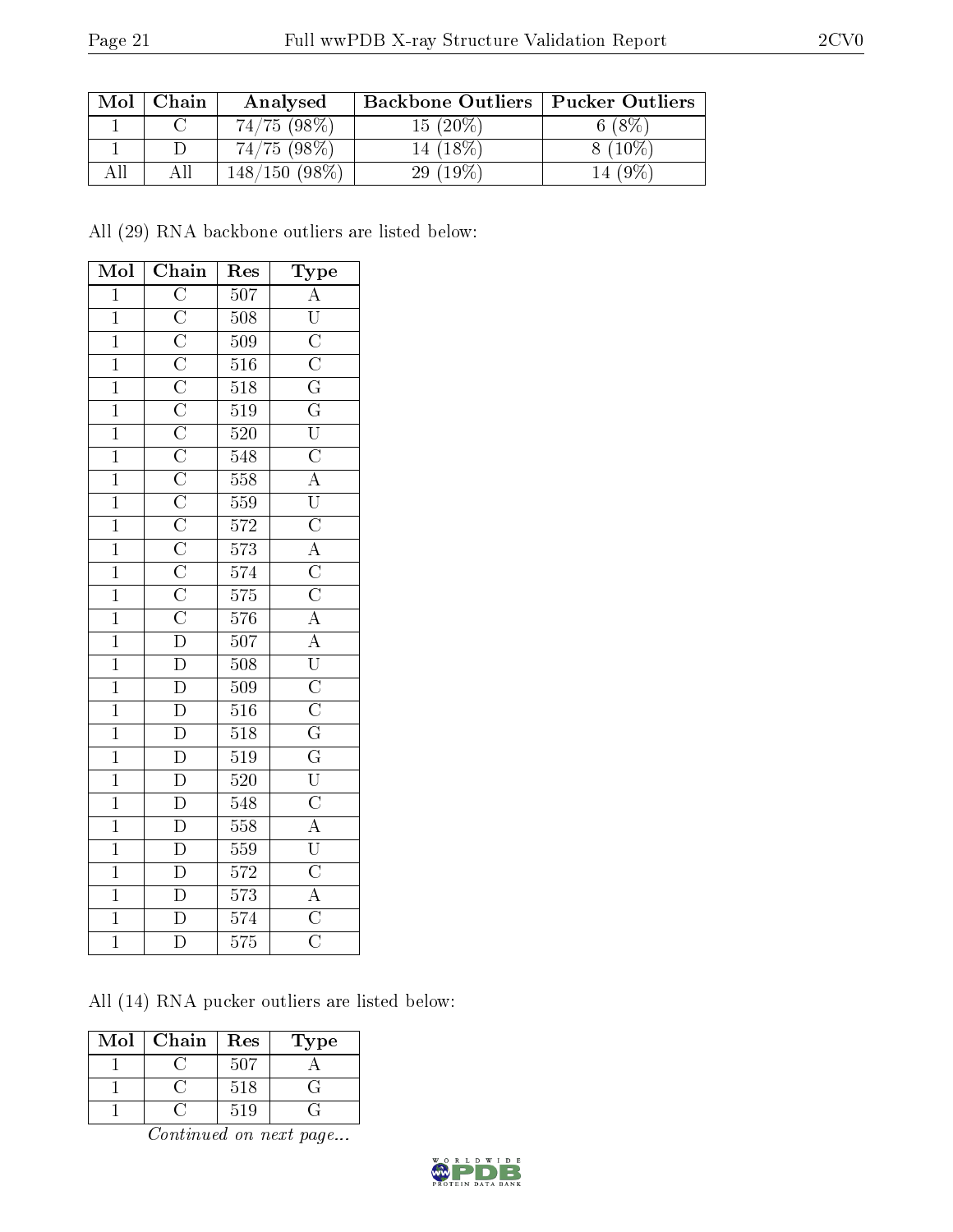| Mol          | Chain          | Res | Type                    |
|--------------|----------------|-----|-------------------------|
| 1            | С              | 558 | A                       |
| 1            | $\overline{C}$ | 573 | А                       |
| 1            | $\overline{C}$ | 574 | $\overline{C}$          |
| $\mathbf 1$  | D              | 507 | А                       |
| $\mathbf 1$  | D              | 515 | $\overline{\mathrm{G}}$ |
| $\mathbf{1}$ | D              | 518 | $\mathbf G$             |
| $\mathbf{1}$ | D              | 519 | $\overline{G}$          |
| $\mathbf{1}$ | D              | 558 | A                       |
| $\mathbf{1}$ | D              | 560 | Ū                       |
| 1            | Ð              | 573 | А                       |
|              |                | 574 | $\overline{\rm C}$      |

#### 5.4 Non-standard residues in protein, DNA, RNA chains (i)

There are no non-standard protein/DNA/RNA residues in this entry.

#### 5.5 Carbohydrates (i)

There are no monosaccharides in this entry.

#### 5.6 Ligand geometry (i)

Of 4 ligands modelled in this entry, 2 are monoatomic - leaving 2 for Mogul analysis.

In the following table, the Counts columns list the number of bonds (or angles) for which Mogul statistics could be retrieved, the number of bonds (or angles) that are observed in the model and the number of bonds (or angles) that are defined in the Chemical Component Dictionary. The Link column lists molecule types, if any, to which the group is linked. The Z score for a bond length (or angle) is the number of standard deviations the observed value is removed from the expected value. A bond length (or angle) with  $|Z| > 2$  is considered an outlier worth inspection. RMSZ is the root-mean-square of all Z scores of the bond lengths (or angles).

| Mol |      | $\mid$ Chain $\mid$ Res |     | $\perp$ Link $\perp$     | Bond lengths |      |                  | Bond angles |      |  |
|-----|------|-------------------------|-----|--------------------------|--------------|------|------------------|-------------|------|--|
|     | Type |                         |     |                          | Counts-      | RMSZ | $\# Z  > 2^{-1}$ | Counts      | RMSZ |  |
|     | ЭLU  |                         | 601 | $\sim$                   | 2.9.9        | 0.20 |                  |             | 0.43 |  |
| 4   | ЭLС  |                         | 602 | $\overline{\phantom{a}}$ | 2.9.9        | 0.94 |                  |             | 0.60 |  |

In the following table, the Chirals column lists the number of chiral outliers, the number of chiral centers analysed, the number of these observed in the model and the number defined in the Chemical Component Dictionary. Similar counts are reported in the Torsion and Rings columns. '-' means no outliers of that kind were identified.

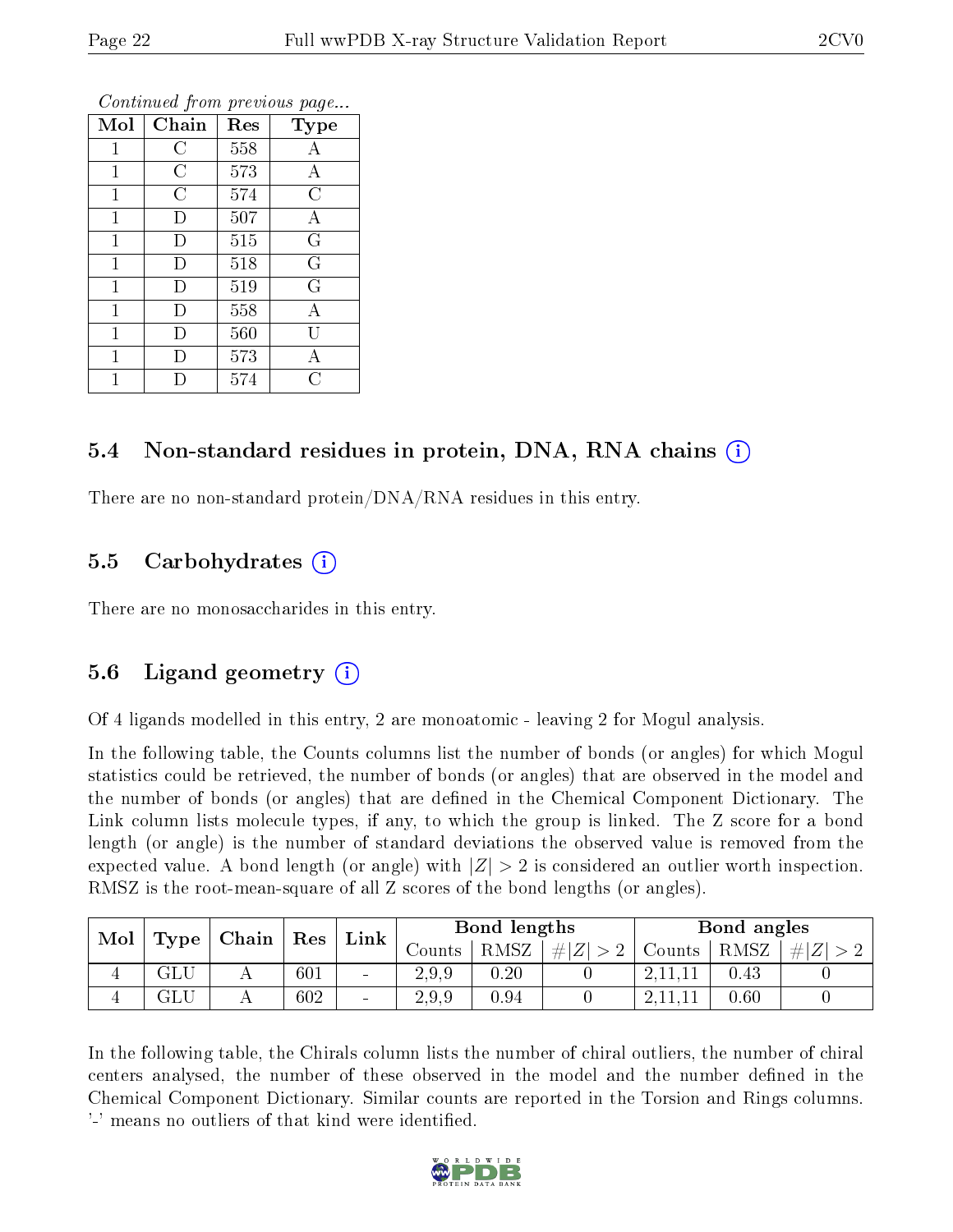| $\text{Mol}$ |      |     |                |                          | Type   Chain   Res   Link   Chirals   Torsions   Rings |  |
|--------------|------|-----|----------------|--------------------------|--------------------------------------------------------|--|
|              | GLU  | 601 | $\sim$         | <b>Contract Contract</b> | 0/3/9/9                                                |  |
|              | -GLU | 602 | $\blacksquare$ |                          | 0/3/9/9                                                |  |

There are no bond length outliers.

There are no bond angle outliers.

There are no chirality outliers.

There are no torsion outliers.

There are no ring outliers.

2 monomers are involved in 3 short contacts:

|  |  | Mol   Chain   Res   Type   Clashes   Symm-Clashes |
|--|--|---------------------------------------------------|
|  |  |                                                   |
|  |  |                                                   |

#### 5.7 [O](https://www.wwpdb.org/validation/2017/XrayValidationReportHelp#nonstandard_residues_and_ligands)ther polymers (i)

There are no such residues in this entry.

### 5.8 Polymer linkage issues (i)

There are no chain breaks in this entry.

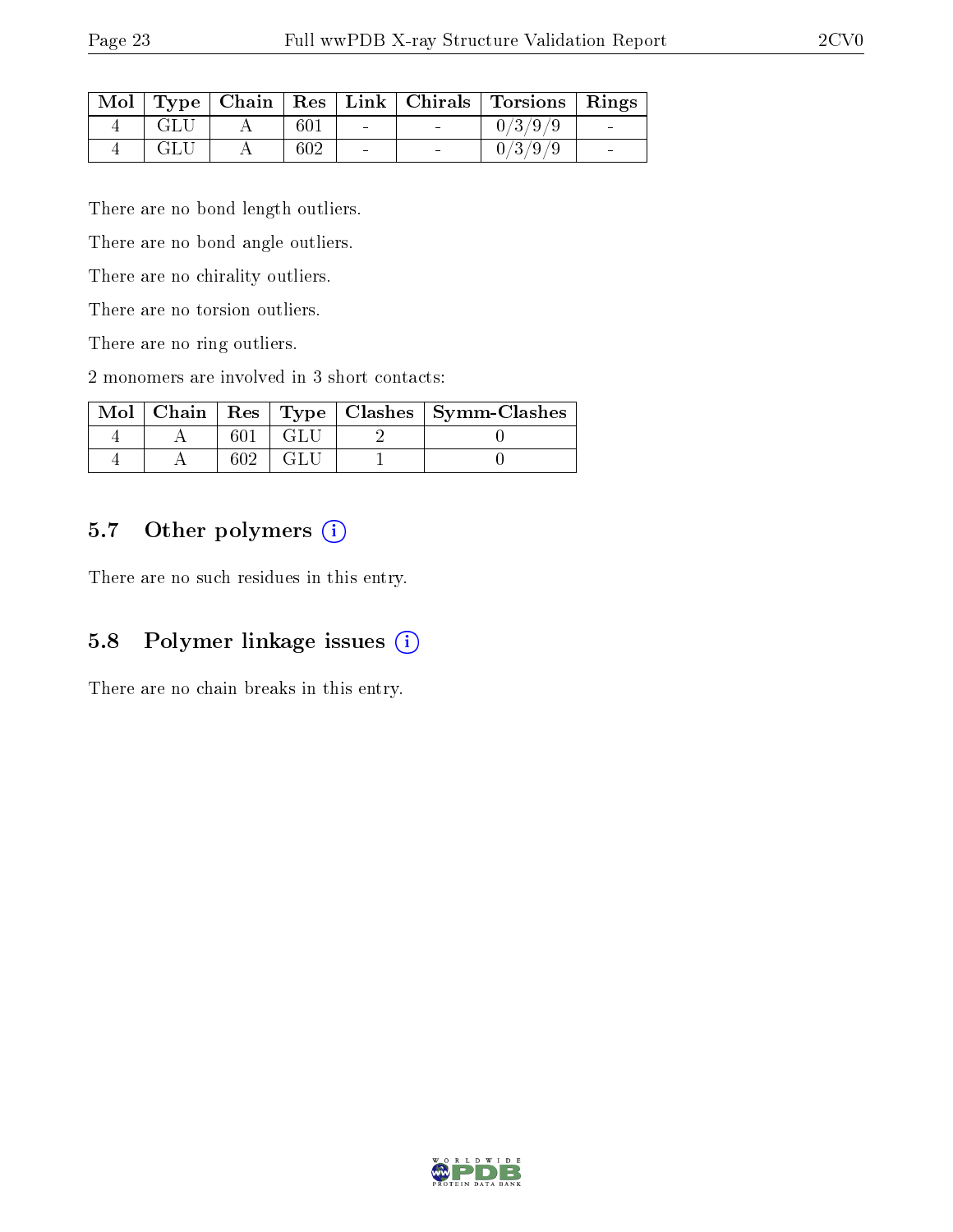## 6 Fit of model and data  $(i)$

## 6.1 Protein, DNA and RNA chains  $(i)$

In the following table, the column labelled  $#RSRZ> 2'$  contains the number (and percentage) of RSRZ outliers, followed by percent RSRZ outliers for the chain as percentile scores relative to all X-ray entries and entries of similar resolution. The OWAB column contains the minimum, median,  $95<sup>th</sup>$  percentile and maximum values of the occupancy-weighted average B-factor per residue. The column labelled ' $Q< 0.9$ ' lists the number of (and percentage) of residues with an average occupancy less than 0.9.

| Mol          | Chain | Analysed           | $<$ RSRZ $>$ | $\rm \#RSRZ{>}2$      | $OWAB(A^2)$      | Q <sub>0.9</sub> |
|--------------|-------|--------------------|--------------|-----------------------|------------------|------------------|
|              |       | $75/75$ $(100\%)$  | 0.56         | $11 (14\%)$ 2 2       | 35, 54, 96, 109  |                  |
|              | D     | $75/75$ $(100\%)$  | 0.48         | $9(12\%)$ 4 3         | 32, 53, 110, 117 |                  |
| <sup>2</sup> | A     | $468/468$ (100%)   | $-0.09$      | $20(4\%)$<br>35<br>33 | 20, 35, 69, 94   |                  |
| 2            | B     | $468/468$ (100%)   | 0.08         | $28(5\%)$<br>21<br>20 | 21, 38, 93, 113  |                  |
| All          | All   | $1086/1086(100\%)$ | 0.07         | 68 (6%)<br>20<br>18   | 20, 38, 93, 117  |                  |

All (68) RSRZ outliers are listed below:

| Mol            | Chain              | Res             | <b>Type</b>        | $_{\rm RSRZ}$    |
|----------------|--------------------|-----------------|--------------------|------------------|
| $\overline{2}$ | B                  | 48              | <b>TYR</b>         | 8.8              |
| $\overline{2}$ | B                  | 146             | ILE                | 7.7              |
| $\overline{1}$ | $\overline{\rm C}$ | 558             | $\overline{A}$     | $\overline{7.1}$ |
| $\overline{2}$ | $\overline{A}$     | 425             | <b>VAL</b>         | $7.1\,$          |
| $\overline{2}$ | B                  | 128             | <b>ASN</b>         | 7.0              |
| $\overline{2}$ | $\overline{\rm A}$ | 393             | LEU                | 6.4              |
| $\overline{1}$ | $\mathbf D$        | 519             | G                  | 6.3              |
| $\overline{2}$ | $\overline{\rm A}$ | 407             | TRP                | 6.2              |
| $\overline{2}$ | $\, {\bf B}$       | 49              | <b>VAL</b>         | 6.0              |
| $\mathbf{1}$   | $\overline{\rm C}$ | 559             | U                  | 5.7              |
| $\mathbf{1}$   | $\overline{\rm C}$ | 519             | $\mathbf G$        | 5.6              |
| $\overline{2}$ | $\overline{\rm A}$ | 247             | $\rm{ARG}$         | 5.6              |
| $\overline{1}$ | D                  | 561             | $\overline{\rm C}$ | 5.6              |
| $\mathbf{1}$   | $\overline{C}$     | 516             | $\mathcal{C}$      | 5.4              |
| $\overline{2}$ | B                  | 144             | HIS                | 5.3              |
| $\overline{1}$ | D                  | 558             | $\overline{\rm A}$ | 5.1              |
| $\overline{2}$ | $\boldsymbol{B}$   | $\overline{11}$ | THR                | $\overline{5.0}$ |
| $\overline{2}$ | B                  | 10              | PRO                | 4.9              |
| $\overline{2}$ | $\boldsymbol{B}$   | 145             | <b>VAL</b>         | 4.8              |
| $\overline{2}$ | B                  | 130             | PRO                | 4.8              |
| $\overline{2}$ | A                  | 424             | <b>GLY</b>         | 4.7              |

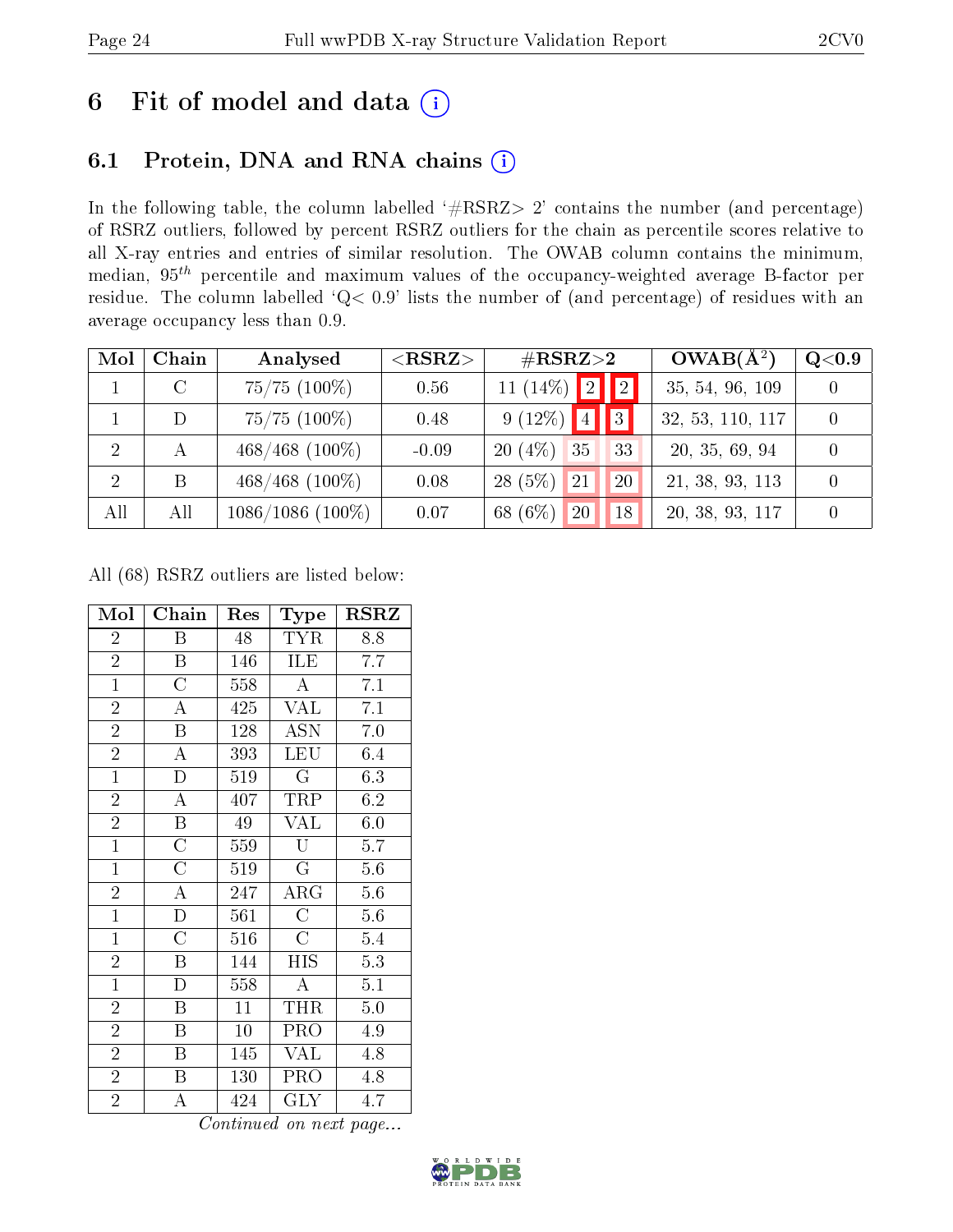| Mol                                                  | Chain                   | Res              | Type                    | $_{\rm RSRZ}$    |
|------------------------------------------------------|-------------------------|------------------|-------------------------|------------------|
| $\mathbf{1}$                                         | $\overline{\rm C}$      | 549              | $\overline{\mathrm{G}}$ | $\overline{4.6}$ |
| $\mathbf{1}$                                         | D                       | $516\,$          | $\mathcal{C}$           | 4.4              |
| $\overline{2}$                                       | $\overline{\mathrm{B}}$ | 132              | GLU                     | $\overline{4.2}$ |
| $\overline{2}$                                       | B                       | 138              | <b>ALA</b>              | 4.2              |
| $\overline{2}$                                       | $\overline{\mathrm{B}}$ | <b>139</b>       | $\overline{\rm{ARG}}$   | $\overline{4.2}$ |
| $\overline{2}$                                       | $\bar{\text{B}}$        | 143              | PRO                     | $\overline{4.0}$ |
| $\frac{2}{2}$                                        | $\overline{\mathrm{B}}$ | 133              | $\overline{\text{GLU}}$ | $\overline{3.7}$ |
|                                                      | $\overline{A}$          | 392              | $\overline{\text{PRO}}$ | $\overline{3.6}$ |
|                                                      | $\boldsymbol{A}$        | 454              | $\overline{\text{LEU}}$ | $\overline{3.6}$ |
|                                                      | $\overline{A}$          | $\overline{96}$  | <b>LEU</b>              | $\overline{3.5}$ |
| $\frac{\overline{2}}{2}$<br>$\frac{\overline{2}}{2}$ | $\overline{\rm A}$      | 420              | $\overline{ALA}$        | $\overline{3.5}$ |
|                                                      | $\overline{\mathrm{B}}$ | 108              | THR                     | $\overline{3.5}$ |
| $\overline{2}$                                       | $\overline{\rm A}$      | 337              | $\overline{\text{GLU}}$ | 3.5              |
| $\frac{2}{1}$                                        | $\overline{\mathrm{B}}$ | $50\,$           | $\overline{\text{PRO}}$ | $\overline{3.4}$ |
|                                                      | $\overline{\rm D}$      | 520              | $\overline{\mathrm{U}}$ | $\overline{3.3}$ |
| $\overline{2}$                                       | $\overline{\mathbf{B}}$ | 105              | ALA                     | $3.0\,$          |
| $\overline{2}$                                       | $\overline{\mathrm{B}}$ | $\overline{98}$  | $\overline{\text{LYS}}$ | $3.0\,$          |
| $\frac{2}{1}$                                        | $\overline{A}$          | 466              | $\overline{ALA}$        | $\overline{3.0}$ |
|                                                      | $\overline{\rm C}$      | $\overline{542}$ | $\overline{C}$          | 2.9              |
| $\overline{2}$                                       | $\overline{A}$          | $4\overline{17}$ | $\overline{\rm ARG}$    | $\overline{2.9}$ |
|                                                      | $\overline{\mathbf{B}}$ | 303              | PRO                     | $2.9\,$          |
| $\frac{2}{2}$<br>$\frac{2}{1}$                       | $\overline{A}$          | 403              | <b>ALA</b>              | $\overline{2.7}$ |
|                                                      | $\overline{\rm C}$      | 554              | $\overline{\mathrm{U}}$ | 2.7              |
| $\overline{1}$                                       | $\overline{\rm D}$      | $\overline{554}$ | $\overline{\mathrm{U}}$ | $\overline{2.7}$ |
| $\overline{2}$                                       | $\overline{\mathrm{B}}$ | 454              | LEU                     | $\overline{2.6}$ |
|                                                      | $\overline{\mathrm{B}}$ | 129              | <b>ILE</b>              | $\overline{2.6}$ |
| $\frac{\overline{2}}{2}$ $\frac{\overline{2}}{2}$    | B                       | 117              | $\overline{\text{LYS}}$ | $2.\overline{6}$ |
|                                                      | $\boldsymbol{B}$        | 104              | $\rm{ARG}$              | $2.5\,$          |
|                                                      | $\overline{\rm A}$      | $\overline{45}$  | $\overline{\rm{ARG}}$   | $2.\overline{5}$ |
| $\overline{\mathbf{c}}$                              | Β                       | 46               | ALA                     | 2.5              |
| $\frac{2}{1}$                                        | A                       | 408              | THR                     | 2.4              |
|                                                      | $\overline{\rm C}$      | 560              | $\overline{\text{U}}$   | 2.4              |
| $\frac{2}{2}$                                        | B                       | 429              | $\overline{\text{GLN}}$ | $2.\overline{3}$ |
|                                                      | $\overline{\rm A}$      | $\overline{17}$  | $\overline{\text{GLY}}$ | $\overline{2.3}$ |
| $\mathbf{1}$                                         | $\mathbf D$             | 542              | $\overline{\text{C}}$   | $2.\overline{3}$ |
| $\overline{2}$                                       | $\overline{\rm A}$      | 113              | GLU                     | 2.2              |
| $\overline{2}$                                       | $\overline{\mathbf{B}}$ | 47               | $\overline{\rm ARG}$    | $2.\overline{2}$ |
| $\overline{1}$                                       | D                       | 557              | $\overline{\mathrm{G}}$ | 2.2              |
| $\overline{2}$                                       | $\overline{\mathrm{B}}$ | $\mathbf{1}$     | MET                     | $\overline{2.2}$ |
| $\overline{2}$                                       | $\boldsymbol{A}$        | 94               | GLU                     | <b>2.2</b>       |
| $\overline{1}$                                       | $\overline{\rm C}$      | 548              | $\overline{\rm C}$      | $\overline{2.1}$ |
| $\overline{2}$                                       | $\overline{\rm A}$      | 455              | <b>GLY</b>              | 2.1              |